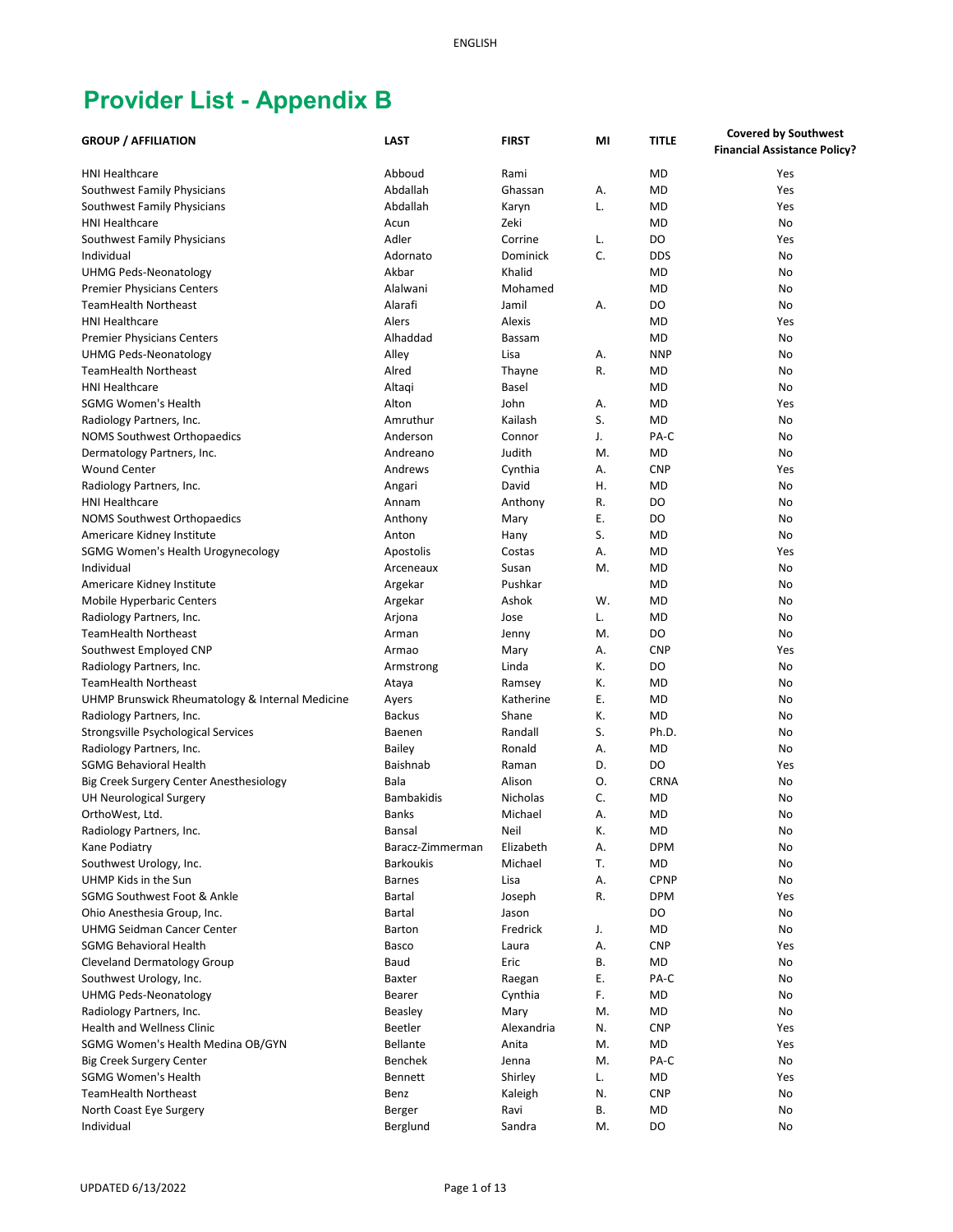| <b>GROUP / AFFILIATION</b>                                | <b>LAST</b>      | <b>FIRST</b>       | MI | <b>TITLE</b> | <b>Covered by Southwest</b>         |
|-----------------------------------------------------------|------------------|--------------------|----|--------------|-------------------------------------|
|                                                           |                  |                    |    |              | <b>Financial Assistance Policy?</b> |
| <b>SGMG Cardiothoracic Surgery</b>                        | Beriswill        | Gail               |    | <b>CNP</b>   | Yes                                 |
| <b>SGMG General Surgery</b>                               | Berlekamp        | Amanda             | А. | DO           | Yes                                 |
| Southwest Urology, Inc.                                   | Berte            | Michael            | T. | <b>MD</b>    | No                                  |
| Radiology Partners, Inc.                                  | Betterman        | Mary               | J. | <b>MD</b>    | No                                  |
| Alok Bhaiji, MD                                           | <b>Bhaiji</b>    | Alok               |    | <b>MD</b>    | No                                  |
| Individual                                                | <b>Bhatt</b>     | Mukesh             | C. | <b>MD</b>    | No                                  |
| Radiology Partners, Inc.                                  | <b>Bhavsar</b>   | Anil               | S. | <b>MD</b>    | No                                  |
| <b>UHMG Peds-Neonatology</b>                              | <b>Bhola</b>     | Monika             |    | <b>MD</b>    | No                                  |
| Southwest Family Physicians                               | <b>Biglow</b>    | Kimberly           | W. | <b>MD</b>    | Yes                                 |
| Martin & Tipton, Inc.                                     | <b>Bilfield</b>  | Laurence           | Η. | <b>MD</b>    | No                                  |
| SGMG Endocrinology, Diabetes & Metabolism                 | <b>Bindra</b>    | Sanjit             | S. | <b>MD</b>    | Yes                                 |
| SGMG Family Practice/Internal Med Strongsville            | Bindra           |                    |    | MD           | Yes                                 |
| Cardiovascular Medicine Assoc, Inc.                       | <b>Bisen</b>     | Sarpreet<br>Vikram | S. | <b>MD</b>    | No                                  |
| UHMG Seidman Cancer Center                                | <b>Biswas</b>    | Tithi              |    | <b>MD</b>    | No                                  |
|                                                           | <b>Bitonte</b>   | David              | А. | DO           | No                                  |
| Radiology Partners, Inc.                                  | <b>Bittles</b>   | Mark               | А. | MD           | No                                  |
| Radiology Partners, Inc.                                  | Blackburn        |                    | Α. | <b>MD</b>    | Yes                                 |
| <b>SGMG Radiology</b>                                     | Blackmur         | <b>Bradley</b>     |    | AA-C         |                                     |
| Big Creek Surgery Center Anesthesiology                   |                  | Jay                | R. |              | No                                  |
| Individual                                                | Blanchard        | Janet              | M. | <b>MD</b>    | No                                  |
| SGMG Family Practice Middleburg Hts.                      | Blankfield       | Robert             | Ρ. | <b>MD</b>    | Yes                                 |
| North Coast Jaw & Implant Center<br><b>ID Consultants</b> | Blood            | William            | S. | DDS, MD      | No                                  |
|                                                           | Blossom          | David              | В. | <b>MD</b>    | No                                  |
| <b>UHMP Rheumatology</b>                                  | Blumenthal       | David              | Ε. | <b>MD</b>    | No                                  |
| <b>SGMG Family Practice North Royalton</b>                | Bocanegra        | Jose               | А. | <b>MD</b>    | Yes                                 |
| Ohio Anesthesia Group, Inc.                               | Bologna          | John               | F. | <b>MD</b>    | No                                  |
| Radiology Partners, Inc.                                  | Bonetti          | Renee              | W. | <b>MD</b>    | No                                  |
| Radiology Partners, Inc.                                  | Booya            | Fargol             |    | <b>MD</b>    | No                                  |
| Big Creek Surgery Center Anesthesiology                   | Bostelman        | Mark               | А. | <b>MD</b>    | No                                  |
| <b>TeamHealth Northeast</b>                               | Boyd             | Andrea             | L. | PA-C         | No                                  |
| <b>SGMG Vascular Surgical Associates</b>                  | <b>Brandt</b>    | Jamie              | J. | <b>CNP</b>   | Yes                                 |
| Big Creek Surgery Center Anesthesiology                   | <b>Brewer</b>    | Theodore           | К. | AA-C         | No                                  |
| <b>UHMP Pediatric Services</b>                            | <b>Brewer</b>    | JoAnn              | L. | <b>MD</b>    | No                                  |
| <b>HNI Healthcare</b>                                     | Brown            | Kevin              | C. | <b>MD</b>    | No                                  |
| <b>HNI Healthcare</b>                                     | Brown            | Derek              | M. | DO           | No                                  |
| Radiology Partners, Inc.                                  | Brown            | Mark               | G. | <b>MD</b>    | No                                  |
| <b>SGMG Vascular Surgical Associates</b>                  | Brown            | Michael            | Ρ. | DO           | Yes                                 |
| <b>SGMG Gastroenterology</b>                              | <b>Bruno</b>     | Alison             | L. | <b>CNP</b>   | Yes                                 |
| <b>SGMG General Surgery</b>                               | Brzozowski       | Leonard            | L. | MD           | Yes                                 |
| <b>UHMG Seidman Cancer Center</b>                         | <b>Bseiso</b>    | Ali                | W. | MD           | No                                  |
| <b>Premier Physicians Centers</b>                         | <b>Bshara</b>    | Ibrahim            |    | <b>MD</b>    | No                                  |
| Radiology Partners, Inc.                                  | <b>Buchino</b>   | James              | J. | MD           | No                                  |
| Ohio Anesthesia Group, Inc.                               | <b>Budde</b>     | Jessica            | К. | AA-C         | No                                  |
| <b>HNI Healthcare</b>                                     | Burcham          | Jenna              |    | <b>CNP</b>   | No                                  |
| <b>HNI Healthcare</b>                                     | <b>Burke</b>     | Shelley            | А. | MD           | Yes                                 |
| UH Parma Harrington Heart & Vascular Institute            | <b>Burma</b>     | Gerald             | M. | MD, PhD      | No                                  |
| Radiology Partners, Inc.                                  | <b>Burnett</b>   | Antonio            | С. | MD           | No                                  |
| <b>HNI Healthcare</b>                                     | Caceres Polo     | Manuel             |    | MD           | No                                  |
| <b>SGMG Gastroenterology</b>                              | Calabrese        | Debra              | M. | PA-C         | Yes                                 |
| <b>NOMS Southwest Orthopaedics</b>                        | Callahan         | <b>Nicholas</b>    | К. | DO           | No                                  |
| Radiology Partners, Inc.                                  | Campbell         | Laura              | К. | DO           | No                                  |
| <b>SGMG Vascular Surgical Associates</b>                  | Cantor           | Giovanna           | Ε. | <b>CNP</b>   | Yes                                 |
| <b>HNI Healthcare</b><br><b>UHMP Pediatric Services</b>   | Cappello         | James              | Ρ. | DO           | Yes                                 |
|                                                           | Carlin           | Kristina           | L. | DO           | No                                  |
| <b>UHMP Pediatric Services</b>                            | Carruozzo        | Michele            |    | MD           | No                                  |
| <b>Health and Wellness Clinic</b>                         | Casto            | Erica              | L. | <b>CNP</b>   | Yes                                 |
| UH Parma Harrington Heart & Vascular Institute            | Castro-Dominguez | Yulanka            | S. | MD           | No                                  |
| Bayless-Pathmark Diagnostic Pathology Consultants         | Chang            | Yilan              | L. | MD           | No                                  |
| <b>TeamHealth Northeast</b>                               | Cheng            | David              | C. | MD           | No                                  |
| UHMP Family Medicine Center of Strongsville               | Chirdon          | Timothy            | В. | DO           | No                                  |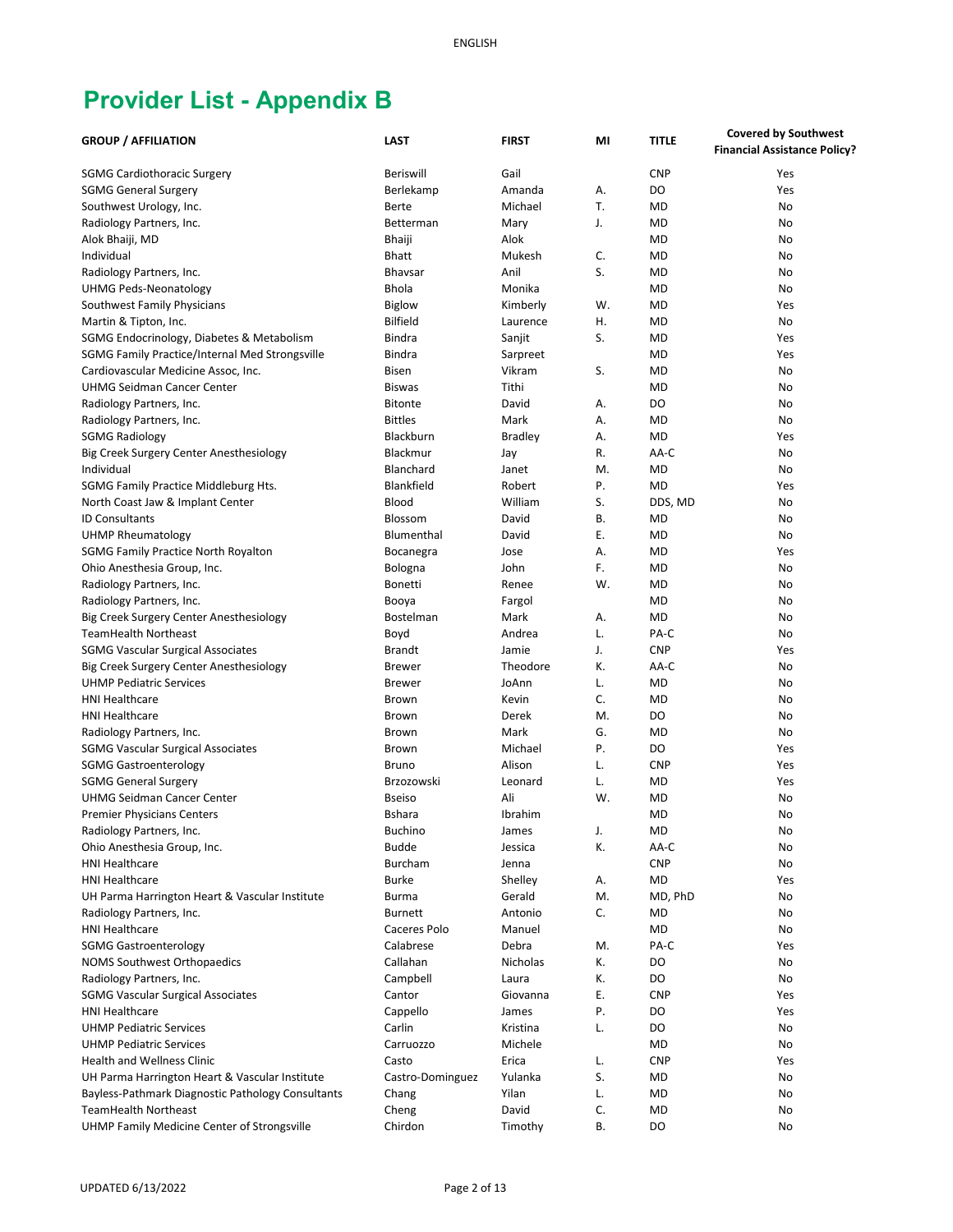|                                           |                |                   |          |                         | <b>Covered by Southwest</b>         |
|-------------------------------------------|----------------|-------------------|----------|-------------------------|-------------------------------------|
| <b>GROUP / AFFILIATION</b>                | <b>LAST</b>    | <b>FIRST</b>      | MI       | <b>TITLE</b>            | <b>Financial Assistance Policy?</b> |
| <b>UHMG Seidman Cancer Center</b>         | Choi           | Serah             |          | MD, PhD                 | No                                  |
| <b>Premier Physicians Centers</b>         | Choudhary      | Sanjay            | К.       | <b>MD</b>               | No                                  |
| Cirino Eye Center                         | Cirino         | Anthony           | J.       | DO                      | No                                  |
| <b>HNI Healthcare</b>                     | Cleveland      | Kyle              | T.       | DO                      | No                                  |
| OrthoWest, Ltd.                           | Coale          | Robert            | M.       | <b>MD</b>               | No                                  |
| Cardiovascular Medicine Assoc, Inc.       | Cohen          | Jamie             | N.       | <b>MD</b>               | No                                  |
| Individual                                | Coloma         | Arlene            | J.       | <b>DDS</b>              | No                                  |
| Southwest Urology, Inc.                   | Corrigan       | Jonathan          | Ρ.       | PA-C                    | No                                  |
| UHMG Maternal/Fetal                       | Corteville     | Jane              | Ε.       | <b>MD</b>               | No                                  |
| Radiology Partners, Inc.                  |                | Kelly             | А.       | <b>MD</b>               | No                                  |
|                                           | Covey          |                   |          |                         |                                     |
| Radiology Partners, Inc.                  | Cox            | Chad              | S.       | <b>MD</b>               | No                                  |
| Podiatry of Greater Cleveland             | Craig          | Alexander<br>Eric | В.<br>P. | <b>DPM</b><br><b>MD</b> | No                                  |
| Radiology Partners, Inc.                  | Critchley      |                   |          |                         | No                                  |
| Radiology Partners, Inc.                  | Crocker        | Norman            | L.       | <b>MD</b>               | No                                  |
| <b>UHMG Peds-Neonatology</b>              | Crowley        | Moira             | А.       | <b>MD</b>               | No                                  |
| SGMG Women's Health OB-GYN Associates     | Dahman         | Ayman             |          | MD                      | Yes                                 |
| Ohio Anesthesia Group, Inc.               | Damron         | Kyle              | M.       | DO                      | No                                  |
| Individual                                | Damtew         | Belai             |          | <b>MD</b>               | No                                  |
| Ohio Anesthesia Group, Inc.               | Darke          | Riki              | Lee      | <b>CRNA</b>             | No                                  |
| Radiology Partners, Inc.                  | Darling        | James             | D.       | <b>MD</b>               | No                                  |
| <b>SGMG Gastroenterology</b>              | Davessar       | Nitin             |          | <b>MD</b>               | Yes                                 |
| <b>Mobile Hyperbaric Centers</b>          | Davis          | Candice           | S.       | <b>CNP</b>              | No                                  |
| Radiology Partners, Inc.                  | Davis          | <b>Brady</b>      | S.       | DO                      | No                                  |
| Radiology Partners, Inc.                  | Davis          | Melissa           | В.       | <b>MD</b>               | No                                  |
| Southwest Employed CNP                    | Davis          | Molly             | L.       | <b>CNP</b>              | Yes                                 |
| Radiology Partners, Inc.                  | Dean           | L.                | Mark     | <b>MD</b>               | No                                  |
| Radiology Partners, Inc.                  | Dearing        | Mark              | Ε.       | <b>MD</b>               | No                                  |
| Individual                                | Debs           | Michael           | Ε.       | <b>MD</b>               | No                                  |
| Radiology Partners, Inc.                  | DeChambeau     | Amber             | N.       | DO                      | No                                  |
| SGMG Geriatrics/Internal Medicine         | Demko          | Monika            |          | <b>MD</b>               | Yes                                 |
| SGMG Behavioral Health/Psychiatry         | Desai          | Sonia             | Ρ.       | <b>MD</b>               | Yes                                 |
| UHMP Southwest Internal Medicine          | Desai          | Dipali            | А.       | <b>MD</b>               | No                                  |
| Cardiovascular Medicine Assoc, Inc.       | Deucher        | Michael           | F.       | <b>MD</b>               | No                                  |
| <b>HNI Healthcare</b>                     | Deutch         | Zachary           |          | <b>MD</b>               | No                                  |
| Radiology Partners, Inc.                  | Deutch         | Steven            | J.       | <b>MD</b>               | No                                  |
| <b>SGMG Behavioral Health</b>             | DeWeese        | Rebecca           | А.       | <b>CNP</b>              | Yes                                 |
| <b>Premier Physicians Centers</b>         | Diab           | Isam              | А.       | <b>MD</b>               | No                                  |
| Radiology Partners, Inc.                  | Dier           | Gary              | L.       | MD                      | No                                  |
| UH Ohio Medical Group                     | DiLisi         | Linda             | M.       | MD                      | No                                  |
| <b>TeamHealth Northeast</b>               | Dimitris       | Kelly             | C.       | <b>MD</b>               | No                                  |
| UHMP Southwest Internal Medicine          | Dohar          | Robert            | M.       | DO                      | No                                  |
| Southwest Family Physicians               | Dolega         | Christopher       | J.       | MD                      | Yes                                 |
| <b>UH Neurological Surgery</b>            | Donnelly       | Dustin            | J.       | MD, PhD                 | No                                  |
| <b>UHMG Seidman Cancer Center</b>         | Dorth          | Jennifer          | А.       | MD                      | No                                  |
| SGMG Spine Center/Pain Management         | Dover          | Susan             | R.       | <b>CNP</b>              | Yes                                 |
| Southwest Family Physicians               | <b>Drazdik</b> | Janeen            | M.       | MD                      | Yes                                 |
| Radiology Partners, Inc.                  | Drews          | Freddy            |          | <b>MD</b>               | No                                  |
| <b>UHMG Seidman Cancer Center</b>         | D'Rummo        | Kevin             | А.       | <b>MD</b>               | No                                  |
| <b>SGMG Women's Health</b>                | Dubchuk        | Natalya           |          | <b>MD</b>               | Yes                                 |
| <b>UHMP University Southwest Surgeons</b> | Dubchuk        | Vladimir          |          | <b>MD</b>               | No                                  |
| Ohio Anesthesia Group, Inc.               | Dubsky         | Jonathan          | А.       | <b>MD</b>               | No                                  |
| <b>TeamHealth Northeast</b>               | Duldner        | John              | Ε.       | <b>MD</b>               | No                                  |
| <b>HNI Healthcare</b>                     | Duran Castillo | Marina            | Υ.       | <b>MD</b>               | No                                  |
| <b>Premier Physicians Centers</b>         | Eapen          | Babu              | M.       | MD                      | No                                  |
| Big Creek Surgery Center Anesthesiology   | Eberlein       | Jonathan          | S.       | AA-C                    | No                                  |
| <b>UHMG Peds-Neonatology</b>              | Eck            | Victoria          | А.       | <b>NNP</b>              | No                                  |
| Radiology Partners, Inc.                  | Eckman         | Jerald            | А.       | <b>MD</b>               | No                                  |
| Eye Medical and Surgical Assoc, Inc.      | Edwards        | James             | J.       | <b>MD</b>               | No                                  |
| Big Creek Surgery Center Anesthesiology   | Eisenberg      | Paul              | I.       | <b>MD</b>               | No                                  |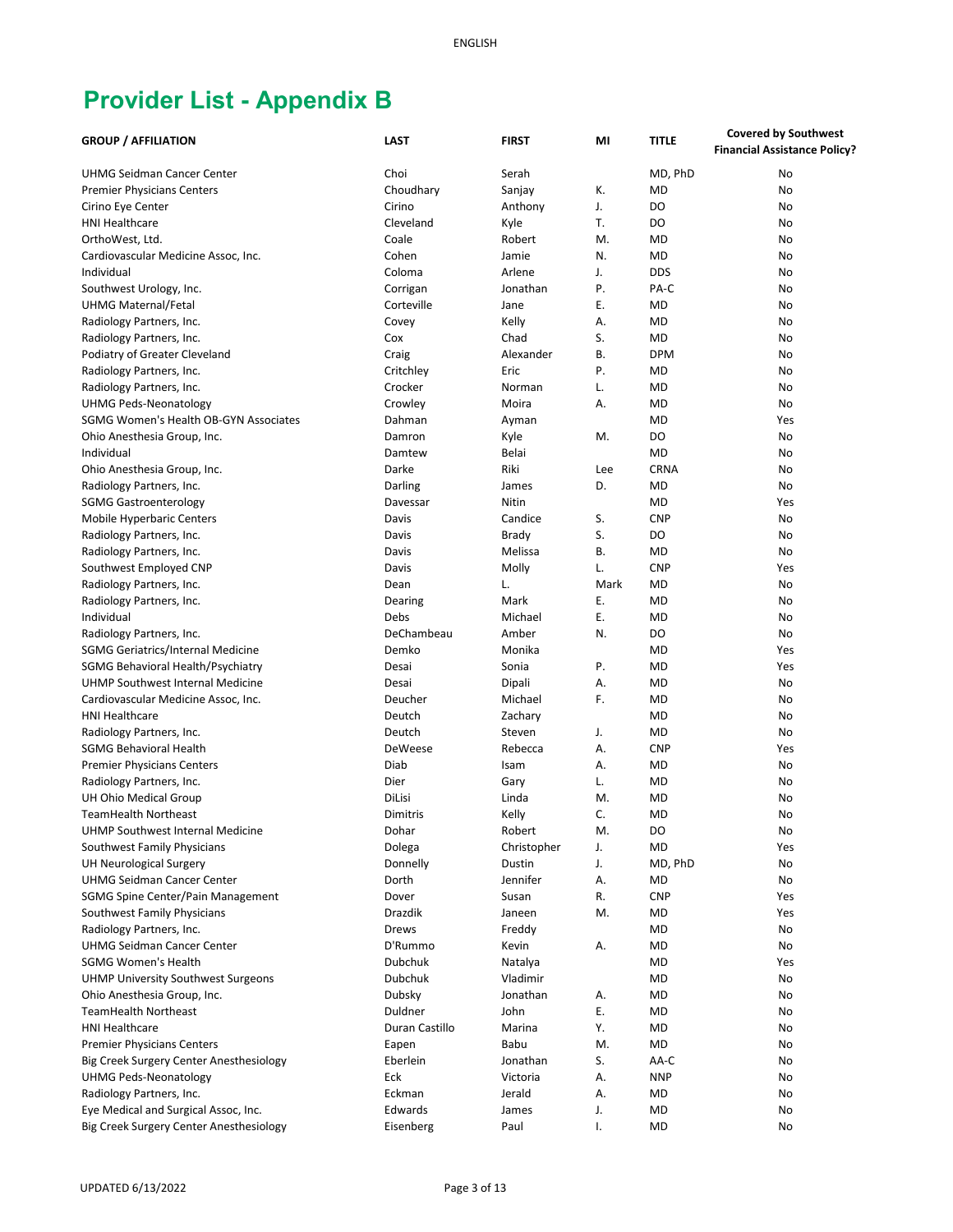| <b>GROUP / AFFILIATION</b>                     | <b>LAST</b>         | <b>FIRST</b> | MI     | <b>TITLE</b> | <b>Covered by Southwest</b>         |
|------------------------------------------------|---------------------|--------------|--------|--------------|-------------------------------------|
|                                                |                     |              |        |              | <b>Financial Assistance Policy?</b> |
| Radiology Partners, Inc.                       | Eisenberg           | Danny        |        | <b>MD</b>    | No                                  |
| <b>Certified Dermatologists</b>                | Elias               | Anthony      | R.     | <b>MD</b>    | No                                  |
| <b>HNI Healthcare</b>                          | Elshamy             | Mohammed     | Ε.     | <b>MD</b>    | No                                  |
| Individual                                     | Epstein             | James        | G.     | <b>MD</b>    | No                                  |
| <b>HNI Healthcare</b>                          | Esho                | Adetokunbo   | 0.     | <b>MD</b>    | No                                  |
| Radiology Partners, Inc.                       | Evans               | David        | M.     | DO           | No                                  |
| <b>SGMG General Surgery</b>                    | Eyman               | Craig        | М.     | DO           | Yes                                 |
| <b>TeamHealth Northeast</b>                    | Fallon              | Michelle     | Α.     | DO           | No                                  |
| <b>UHMG Peds-Neonatology</b>                   | Fanaroff            | Jonathan     | M.     | MD, JD       | No                                  |
| <b>HNI Healthcare</b>                          | Farag               | Hany         |        | <b>MD</b>    | No                                  |
| North Ohio Heart Center, Inc.                  | Farhat              | Naim         | Z.     | <b>MD</b>    | No                                  |
| Ohio Anesthesia Group, Inc.                    | Farro               | Oksana       |        | AA-C         | No                                  |
| <b>Mobile Hyperbaric Centers</b>               | Fedorko             | Ladislav     |        | MD           | No                                  |
| <b>TeamHealth Northeast</b>                    |                     | Elizabeth    | Α.     | <b>MD</b>    | No                                  |
| <b>Mobile Hyperbaric Centers</b>               | Ferguson<br>Ferrini | Vincent      | F.     | MD           | No                                  |
|                                                | Fetterman           | Timothy      | J.     | <b>MD</b>    | Yes                                 |
| <b>SGMG Comprehensive Family Care</b>          |                     |              |        |              |                                     |
| Ohio Kidney + Hypertension Center              | Fields              | Aaliyah      |        | <b>CNP</b>   | No                                  |
| Americare Kidney Institute                     | Flauto              | Ronald       | Ρ.     | DO           | No                                  |
| Southwest Employed PA-C                        | Florian             | Marius       |        | PA-C         | Yes                                 |
| SGMG Women's Health Medina OB/GYN              | Foote               | Meghan       | J.     | DO           | Yes                                 |
| Southwest Employed PA-C                        | Ford                | Heather      | Α.     | PA-C         | Yes                                 |
| <b>UHMG Peds-Neonatology</b>                   | Ford                | Stephanie    | M.     | <b>MD</b>    | No                                  |
| UH Parma Harrington Heart & Vascular Institute | Forouzandeh         | Farshad      |        | <b>MD</b>    | No                                  |
| Radiology Partners, Inc.                       | Foster              | Elisa        | М.     | DO           | No                                  |
| Radiology Partners, Inc.                       | Fox                 | Jason        | Η.     | <b>MD</b>    | No                                  |
| SGMG Behavioral Health/Psychiatry              | Fox                 | David        | L.     | <b>MD</b>    | Yes                                 |
| <b>Western Reserve OMS</b>                     | Frazee              | Troy         | А.     | DDS, MD      | No                                  |
| <b>UHMG Seidman Cancer Center</b>              | Freck               | Samantha     | L.     | <b>CNP</b>   | No                                  |
| Individual                                     | Freedman            | Paul         | S.     | <b>MD</b>    | No                                  |
| <b>FootCare Consultants of Cleveland</b>       | Freireich           | Ronald       | А.     | <b>DPM</b>   | No                                  |
| Southwest Family Physicians                    | Frost               | Jennifer     | Α.     | <b>CNP</b>   | Yes                                 |
| Southwest Family Physicians                    | Fuentes             | Ashley       | C.     | DO           | Yes                                 |
| <b>SGMG Behavioral Health</b>                  | Gabor               | Michael      | D.     | <b>CNP</b>   | Yes                                 |
| Radiology Partners, Inc.                       | Gandhi              | Kabir        |        | <b>MD</b>    | No                                  |
| <b>UHMG Peds-Neonatology</b>                   | Gardner             | Pamela       | M.     | <b>NNP</b>   | No                                  |
| Ohio Anesthesia Group, Inc.                    | Gedeon              | Darleen      | S.     | <b>CRNA</b>  | No                                  |
| <b>TeamHealth Northeast</b>                    | Gee                 | Kirsten      |        | <b>MD</b>    | No                                  |
| Individual                                     | George              | Antony       | M.     | MD           | No                                  |
| UHMP Kids in the Sun                           | Gerardo             | Ernesto      | А.     | MD           | No                                  |
| Southwest Urology, Inc.                        | Gervasi             | Lawrence     | А.     | <b>MD</b>    | No                                  |
| Radiology Partners, Inc.                       | Ghori               | Saima        |        | MD           | No                                  |
| Cardiovascular Medicine Assoc, Inc.            | Giannattasio        | Bartolomeo   |        | MD, PhD      | No                                  |
| NOMS Middleburg OB/GYN                         | Gingo               | Anthony      | J.     | <b>MD</b>    | No                                  |
| Radiology Partners, Inc.                       | Giuliano            | Anne         | W.     | <b>MD</b>    | No                                  |
| SGMG Endocrinology, Diabetes & Metabolism      | Gliga               | А.           | Monica | MD           | Yes                                 |
| Radiology Partners, Inc.                       | Glover              | Adam         | Ρ.     | DO           | No                                  |
| Radiology Partners, Inc.                       | Glover              | Alyssa       | M.     | DO           | No                                  |
| The Cosmetic Surgery Center                    | Goldschmidt         | Matthew      | J.     | MD, DMD      | No                                  |
| UHMP Kids in the Sun                           | Golonka             | Gregory      | G.     | <b>MD</b>    | No                                  |
| Ohio Anesthesia Group, Inc.                    | Golota              | Oleg         | Ρ.     | <b>CRNA</b>  | No                                  |
| Big Creek Surgery Center Anesthesiology        | Goomber             | Roger        |        | <b>MD</b>    | No                                  |
| Radiology Partners, Inc.                       | Gould               | Paul         | N.     | <b>MD</b>    | No                                  |
| Radiology Partners, Inc.                       | Goyal               | Manish       |        | <b>MD</b>    | No                                  |
| Yatish Goyal MD, Inc.                          | Goyal               | Yatish       |        | MD           | No                                  |
| Radiology Partners, Inc.                       | Greenspan           | Stacy        |        | DO           | No                                  |
| SGMG Southwest Foot & Ankle                    | Greer               | Hillary      | M.     | <b>DPM</b>   | Yes                                 |
| Radiology Partners, Inc.                       | Griffiths           | Victoria     | F.     | MD           | No                                  |
| Health and Wellness Clinic                     | Groth               | Jacqueline   | D.     | <b>CNP</b>   | Yes                                 |
| <b>Residential Hospice</b>                     | Gundapaneni         | Ramesh       | C.     | MD           | Yes                                 |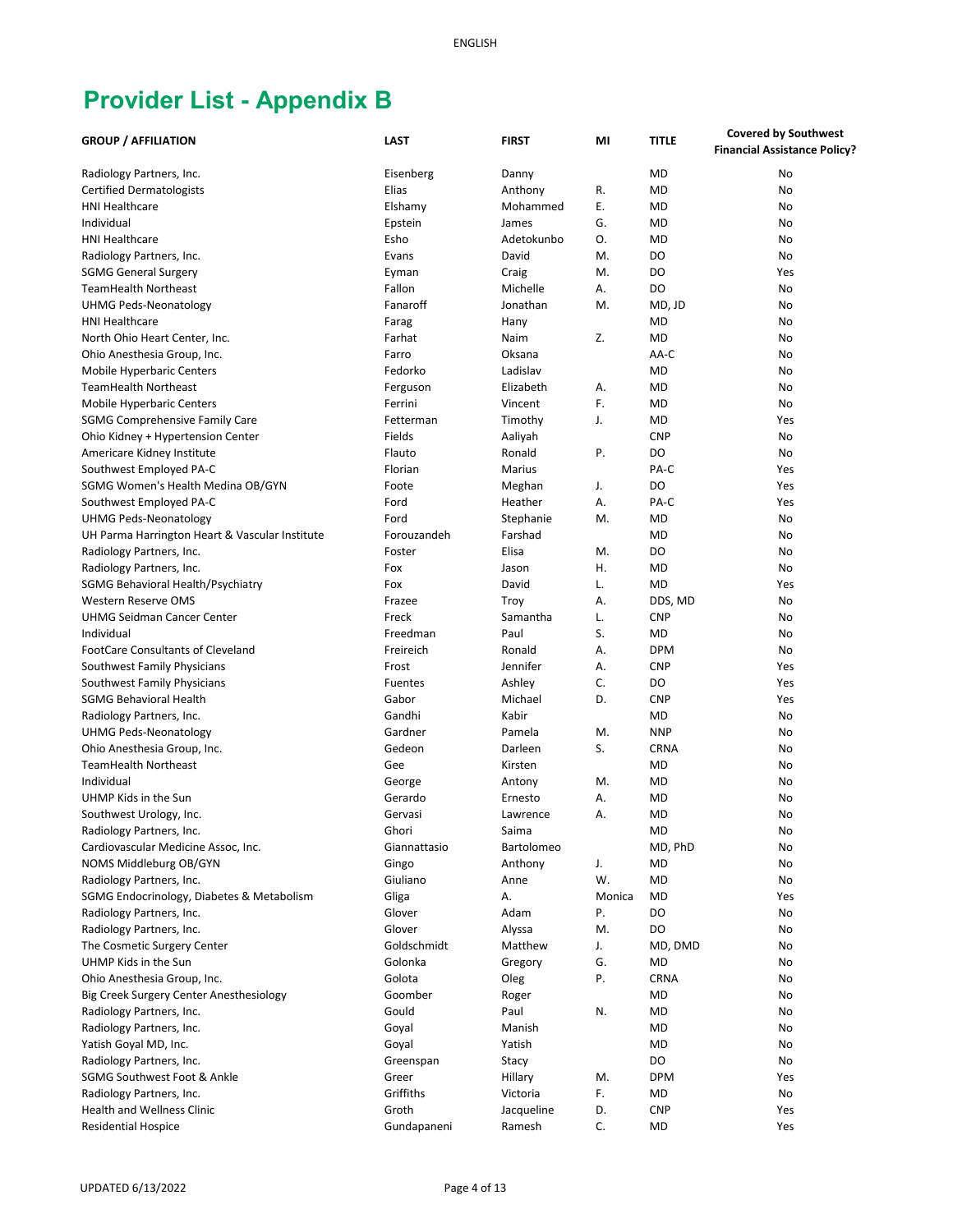| <b>GROUP / AFFILIATION</b>                                      | <b>LAST</b>    | <b>FIRST</b> | MI    | <b>TITLE</b>   | <b>Covered by Southwest</b>         |
|-----------------------------------------------------------------|----------------|--------------|-------|----------------|-------------------------------------|
|                                                                 |                |              |       |                | <b>Financial Assistance Policy?</b> |
| <b>Cleveland Spine Institute</b>                                | Gurley         | Jerold       | Ρ.    | <b>MD</b>      | No                                  |
| Ohio Anesthesia Group, Inc.                                     | Guthrie        | Megan        |       | <b>CRNA</b>    | No                                  |
| Ohio Anesthesia Group, Inc.                                     | Haber          | Roy          | Η.    | CAA            | No                                  |
| <b>UHMG Maternal/Fetal</b>                                      | Hackney        | David        | N.    | <b>MD</b>      | No                                  |
|                                                                 |                | Safeta       | Sandy | <b>CRNA</b>    | No                                  |
| Big Creek Surgery Center Anesthesiology<br>UHMP Kids in the Sun | Hagen          | Elizabeth    | А.    | <b>MD</b>      | No                                  |
| <b>SGMG Women's Health</b>                                      | Hagen<br>Hahn  | William      |       | <b>MD</b>      |                                     |
|                                                                 |                |              | К.    |                | Yes                                 |
| <b>HNI Healthcare</b>                                           | Haj Abdulkader | Adham        |       | <b>MD</b>      | No                                  |
| <b>TeamHealth Northeast</b>                                     | Hajdari        | Astrit       | Η.    | <b>MD</b>      | No                                  |
| Lake Point Medical Group                                        | Haldeman       | Michelle     | Η.    | <b>DPM</b>     | No                                  |
| Radiology Partners, Inc.                                        | Hall           | Gregory      | J.    | <b>MD</b>      | No                                  |
| <b>TeamHealth Northeast</b>                                     | Hall           | Buel         | Ε.    | PA-C           | No                                  |
| Radiology Partners, Inc.                                        | Haller         | Robert       | J.    | <b>MD</b>      | No                                  |
| Podiatry of Greater Cleveland                                   | Halpert        | Jeffrey      | А.    | <b>DPM</b>     | No                                  |
| Radiology Partners, Inc.                                        | Halsted        | Mark         | J.    | <b>MD</b>      | No                                  |
| <b>Ohio Foot and Ankle Clinics</b>                              | Hamm           | Nathaniel    | А.    | <b>DPM</b>     | No                                  |
| <b>HNI Healthcare</b>                                           | Hammad         | Abdulrahman  | Υ.    | <b>MD</b>      | No                                  |
| <b>ID Consultants</b>                                           | Han            | Zhuolin      |       | <b>MD</b>      | No                                  |
| <b>UHMG Vascular Surgery</b>                                    | Han            | Samuel       |       | <b>MD</b>      | No                                  |
| Ohio Anesthesia Group, Inc.                                     | Hanchosky      | Brandi       | M.    | <b>CRNA</b>    | No                                  |
| St. Vincent Medical Group-Orthopedics                           | Hanycz         | Roman        |       | PA-C           | No                                  |
| Radiology Partners, Inc.                                        | Harris         | Carolyn      | S.    | D <sub>O</sub> | No                                  |
| <b>TeamHealth Northeast</b>                                     | Harris         | Mark         | J.    | <b>MD</b>      | No                                  |
| <b>UHMG Seidman Cancer Center</b>                               | Harris         | Eleanor      | E.R.  | <b>MD</b>      | No                                  |
| Radiology Partners, Inc.                                        | Harrison       | Andrew       | J.    | DO             | No                                  |
| Radiology Partners, Inc.                                        | Hartz          | William      | Η.    | <b>MD</b>      | No                                  |
| <b>TeamHealth Northeast</b>                                     | Hasan          | Ibrahim      | M     | <b>MD</b>      | No                                  |
| <b>TeamHealth Northeast</b>                                     | Hastings       | О.           | Mark  | <b>MD</b>      | No                                  |
| Bayless-Pathmark Diagnostic Pathology Consultants               | Hauer          | Christopher  | А.    | <b>MD</b>      | No                                  |
| Big Creek Surgery Center Anesthesiology                         | Havens         | Emily        | N.    | <b>CRNA</b>    | No                                  |
| Radiology Partners, Inc.                                        | Hawk           | Kristina     | Е.    | MD, PhD        | No                                  |
| Southwest Employed PA-C                                         | Hayes          | Joan         | А.    | PA-C           | Yes                                 |
| Ohio Anesthesia Group, Inc.                                     | Hegarty        | Joel         | M.    | <b>MD</b>      | No                                  |
| Individual                                                      | Hellwig        | Jane         |       | Ph.D.          | No                                  |
| Radiology Partners, Inc.                                        | Hendrix        | Christopher  | К.    | D <sub>O</sub> | No                                  |
| SGMG Behavioral Health/Psychiatry                               | Henton         | Alison       | R.    | <b>CNP</b>     | Yes                                 |
| Big Creek Surgery Center Anesthesiology                         | Herrera        | Heather      | M.    | Ob/Gyn         | No                                  |
| <b>UHMG Peds-Neonatology</b>                                    | Herrick        | Anna         | M.    | <b>CPNP</b>    | No                                  |
| Radiology Partners, Inc.                                        | Hess           | Mark         | D.    | DO             | No                                  |
| <b>UHMG Peds-Neonatology</b>                                    | Hibbs          | Anna Maria   |       | <b>MD</b>      | No                                  |
| HNI Healthcare                                                  | Hickey         | Gregory      | G.    | DO             | No                                  |
| Radiology Partners, Inc.                                        | Hill           | Kevin        | F.    | MD             | No                                  |
| Radiology Partners, Inc.                                        | Hogan          | Laura        | А.    | <b>MD</b>      | No                                  |
| SGMG Southwest Foot & Ankle                                     | Holfinger      | James        | R.    | <b>DPM</b>     | Yes                                 |
| Radiology Partners, Inc.                                        | Holmes         | Laila        | W.    | MD             | No                                  |
| Radiology Partners, Inc.                                        | Hosein         | Hazem        | Η.    | MD             | No                                  |
| Radiology Partners, Inc.                                        | Hovsepian      | Michael      | M.    | MD             | No                                  |
| Ohio Kidney + Hypertension Center                               | Howe           | Katherine    | M.    | <b>CNP</b>     | No                                  |
| Individual                                                      | Hu             | Benjamin     | ٧.    | <b>MD</b>      | No                                  |
| Radiology Partners, Inc.                                        | Huang          | Charles      | L.    | <b>MD</b>      | No                                  |
| Radiology Partners, Inc.                                        | Huang          | Christina    | H.H.  | <b>MD</b>      | No                                  |
| SGMG Women's Health OB-GYN Associates                           | Hudock         | Paul         | А.    | <b>MD</b>      | Yes                                 |
| Radiology Partners, Inc.                                        | Hussain        | Faheem       |       | <b>MD</b>      | No                                  |
| <b>HNI Healthcare</b>                                           | Hussein        | Yazid        |       | DO             | No                                  |
| Radiology Partners, Inc.                                        | Hutson         | Rodney       | К.    | <b>MD</b>      | No                                  |
| Southwest Employed PA-C                                         | Idada          | Michelle     | К.    | PA-C           | Yes                                 |
| <b>Premier Physicians Centers</b>                               | Ignat          | Gheorghe     | Ρ.    | MD             | No                                  |
| <b>HNI Healthcare</b>                                           | Iltchev        | Daniel       | V.    | MD             | No                                  |
| <b>TeamHealth Northeast</b>                                     | Imhof          | Katie        | C.    | MD             | No                                  |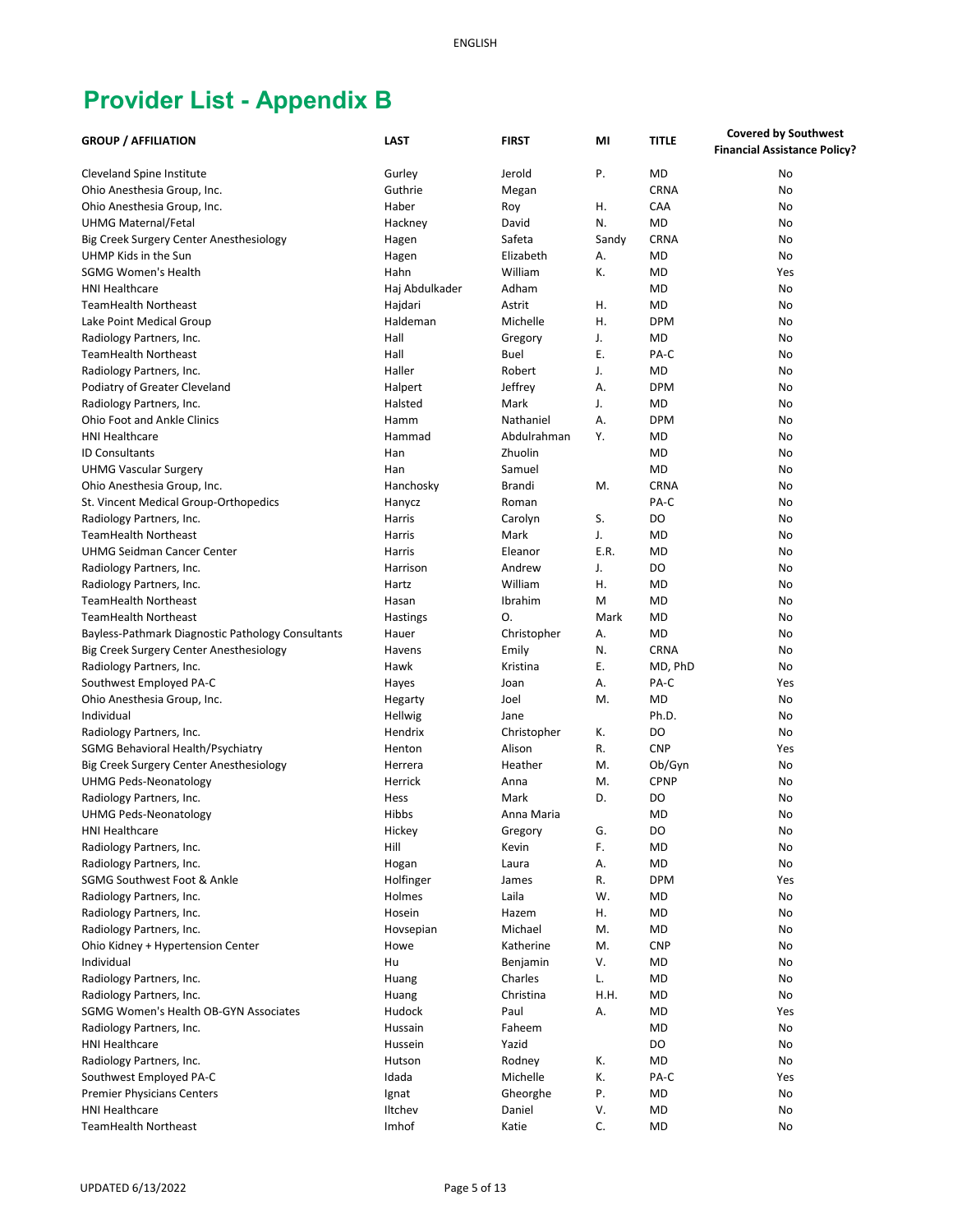| <b>GROUP / AFFILIATION</b>                        | <b>LAST</b> | <b>FIRST</b> | MI | <b>TITLE</b>   | <b>Covered by Southwest</b>         |
|---------------------------------------------------|-------------|--------------|----|----------------|-------------------------------------|
|                                                   |             |              |    |                | <b>Financial Assistance Policy?</b> |
| <b>HNI Healthcare</b>                             | Ingold      | Curtis       | J. | DO             | No                                  |
| Radiology Partners, Inc.                          | Iqbal       | Nadeem       |    | <b>MD</b>      | No                                  |
| <b>SGMG Behavioral Health</b>                     | Irwin       | Lindsey      | M. | <b>CNP</b>     | Yes                                 |
| Radiology Partners, Inc.                          | Isaacson    | Jared        | S. | <b>MD</b>      | No                                  |
| <b>SGMG Gastroenterology</b>                      | Issa        | Mazen        |    | <b>MD</b>      | Yes                                 |
| Radiology Partners, Inc.                          | Jacobson    | Leslie       | S. | <b>MD</b>      | No                                  |
| Radiology Partners, Inc.                          | Jacobson    | <b>Brent</b> | R. | DO             | No                                  |
| Bayless-Pathmark Diagnostic Pathology Consultants | Jain        | Shail        |    | <b>MD</b>      | No                                  |
| SGMG Cardiovascular Medicine                      | Jain        | Than         | M. | <b>MD</b>      | Yes                                 |
| Radiology Partners, Inc.                          | Japanwalla  | Mahejabeen   |    | <b>MD</b>      | No                                  |
|                                                   |             |              | Ρ. | <b>CRNA</b>    | No                                  |
| Ohio Anesthesia Group, Inc.                       | Jasinsky    | Ashley       |    | <b>MD</b>      | No                                  |
| Radiology Partners, Inc.                          | Jedrzejczyk | Andy         |    | <b>MD</b>      |                                     |
| Radiology Partners, Inc.                          | Jenkins     | Katherine    | C. |                | No                                  |
| Radiology Partners, Inc.                          | Jennings    | Karsten      | G. | D <sub>O</sub> | No                                  |
| UH North Ridgeville Family Physicians             | Jesse       | Michael      | L. | DO             | No                                  |
| <b>SGMG ENT Associates</b>                        | Johnson     | Freedom      |    | MD             | Yes                                 |
| Ohio Kidney + Hypertension Center                 | Jolley      | Lauren       | M. | <b>CNP</b>     | No                                  |
| Bayless-Pathmark Diagnostic Pathology Consultants | Kabira      | Ana-Tereza   | А. | <b>MD</b>      | No                                  |
| Cardiovascular Medicine Assoc, Inc.               | Kairouz     | Victor       | F. | <b>MD</b>      | No                                  |
| <b>Premier Physicians Centers</b>                 | Kakumanu    | Vijay        |    | <b>MD</b>      | No                                  |
| Individual                                        | Kansal      | Sunil        | C. | <b>MD</b>      | No                                  |
| UHMP Southwest Internal Medicine                  | Kappus      | Brendan      | F. | DO             | No                                  |
| Radiology Partners, Inc.                          | Kar         | Mitryan      |    | <b>MD</b>      | No                                  |
| UH Ohio Medical Group                             | Karim       | Mohammad     | S. | <b>MD</b>      | No                                  |
| Radiology Partners, Inc.                          | Karlberg    | Benjamin     | D. | <b>MD</b>      | No                                  |
| <b>NOMS Southwest Orthopaedics</b>                | Karns       | Daniel       | J. | <b>MD</b>      | No                                  |
| <b>UHMG Seidman Cancer Center</b>                 | Katcher     | Jerald       |    | <b>MD</b>      | No                                  |
| Paladina Health                                   | Kaushal     | Nina         |    | <b>MD</b>      | No                                  |
| <b>Cleveland Urology Associates</b>               | Kedia       | Kailash      | R. | <b>MD</b>      | No                                  |
| Ohio Kidney + Hypertension Center                 | Keetha      | Narsimha     | R. | <b>MD</b>      | No                                  |
| UH Ohio Medical Group                             | Kelly       | James        | T. | <b>MD</b>      | No                                  |
| Radiology Partners, Inc.                          | Kelminson   | Stephen      | В. | <b>MD</b>      | No                                  |
| SGMG Behavioral Health                            | Kendig      | Saissy       | Е. | <b>CNP</b>     | Yes                                 |
| St. Vincent Medical Group-Orthopedics             | Keppler     | Louis        |    | <b>MD</b>      | No                                  |
| Big Creek Surgery Center Anesthesiology           | Kessel      | Amanda       | L. | AA-C           | No                                  |
| Radiology Partners, Inc.                          | Key         | Augustus     | C. | DO             | No                                  |
| Individual                                        | Khadilkar   | Vidula       | C. | <b>MD</b>      | No                                  |
| UH Ohio Medical Group                             | Khan        | Mohammed     | S. | MD             | No                                  |
| A & S Khandelwal MD, Inc.                         | Khandelwal  | Anand        | ٧. | <b>MD</b>      | No                                  |
| A & S Khandelwal MD, Inc.                         | Khandelwal  | Vivek        |    | MD             | No                                  |
| Podiatry of Greater Cleveland                     | Khlopas     | Hannah       |    | <b>DPM</b>     | No                                  |
| <b>UH Plastic Surgery</b>                         | Khouri      | Joseph       | S. | MD             | No                                  |
| Individual                                        | Khoury      | Wissam       | Ε. | <b>DPM</b>     | No                                  |
| <b>Premier Physicians Centers</b>                 | Khoury      | Habib        | J. | <b>MD</b>      | No                                  |
| <b>TeamHealth Northeast</b>                       | Killian     | Valerie      | N. | <b>MD</b>      | No                                  |
| Radiology Partners, Inc.                          | Kim         | Benedict     | Υ. | DO             | No                                  |
| Radiology Partners, Inc.                          | Kim         | Dong         | Η. | <b>MD</b>      | No                                  |
| <b>Buckeye Foot Care</b>                          | Kimmel      | Howard       | M. | <b>DPM</b>     | No                                  |
| <b>Health and Wellness Clinic</b>                 | King        | Kellie       | Η. | <b>CNP</b>     | Yes                                 |
| <b>UHMG Seidman Cancer Center</b>                 | Kirby       | Eric         | T. | MD             | No                                  |
| <b>TeamHealth Northeast</b>                       | <b>Kiss</b> | Attilla      | В. | MD             | No                                  |
| <b>TeamHealth Northeast</b>                       | Klabbatz    | Leslie       | D. | <b>MD</b>      | No                                  |
| Radiology Partners, Inc.                          | Klausner    | Todd         | S. | <b>MD</b>      | No                                  |
| Ohio Anesthesia Group, Inc.                       | Klein       | Leonard      | R. | MD             | No                                  |
| <b>SGMG Comprehensive Family Care</b>             | Klein       | Mary         | R. | MD             | Yes                                 |
| <b>Mobile Hyperbaric Centers</b>                  | Klintworth  | Sara         | Е. | <b>CNP</b>     | No                                  |
| <b>SGMG Internal Medicine Middleburg</b>          | Kodz        | Irena        | C. | MD             | Yes                                 |
| <b>Rockside Medical Associates</b>                | Koepke      | Charles      | R. | MD             | No                                  |
| Rockside Medical Associates                       | Koepke      | Morgan       | R. | MD             | No                                  |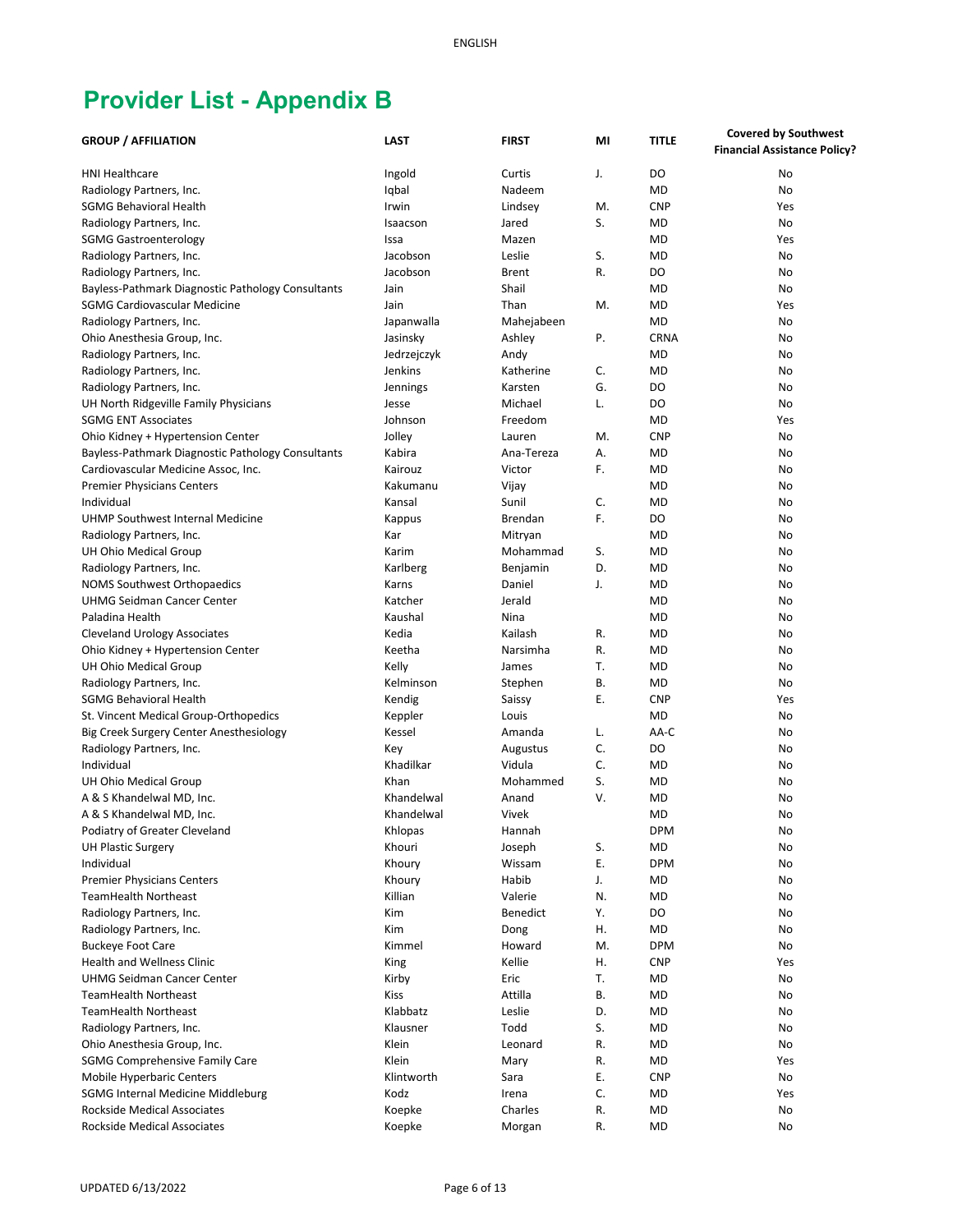| <b>GROUP / AFFILIATION</b>                        | <b>LAST</b>   | <b>FIRST</b> | MI  | <b>TITLE</b> | <b>Covered by Southwest</b>         |
|---------------------------------------------------|---------------|--------------|-----|--------------|-------------------------------------|
|                                                   |               |              |     |              | <b>Financial Assistance Policy?</b> |
| Individual                                        | Kohberger     | Cortney      | А.  | <b>MD</b>    | No                                  |
| <b>SGMG Family Practice Brunswick</b>             | Korkor        | Rammy        | К.  | <b>MD</b>    | Yes                                 |
| <b>HNI Healthcare</b>                             | Korn          | Kaitlyn      | C.  | DO           | Yes                                 |
| Southwest Urology, Inc.                           | Kosdrosky     | Martin       | А.  | <b>MD</b>    | No                                  |
| SGMG Family Practice/Internal Med Strongsville    | Kovacevic     | Olga         |     | <b>MD</b>    | Yes                                 |
| <b>HNI Healthcare</b>                             | Kovaci        | Bledar       |     | <b>MD</b>    | Yes                                 |
|                                                   |               |              |     |              |                                     |
| Radiology Partners, Inc.                          | Koza          | Joseph       | G.  | <b>MD</b>    | No                                  |
| <b>HNI Healthcare</b>                             | Kramer        | Benjamin     | Ρ.  | DO           | No                                  |
| Individual                                        | Kraus         | Kimberly     | А.  | <b>MD</b>    | No                                  |
| <b>Empowering Eve Midwifery</b>                   | Krieger       | Susan        | К.  | <b>CNM</b>   | No                                  |
| Radiology Partners, Inc.                          | Kroeger       | Kevin        | R.  | <b>MD</b>    | No                                  |
| <b>HNI Healthcare</b>                             | Krueger       | Mary         | К.  | <b>CNP</b>   | No                                  |
| UHMP Brunswick Rheumatology & Internal Medicine   | Kuchynski     | Marie        |     | MD           | No                                  |
| Individual                                        | Kumar         | Suresh       |     | <b>MD</b>    | No                                  |
| Ohio Anesthesia Group, Inc.                       | Kungl         | Martin       | J.  | <b>MD</b>    | No                                  |
| <b>HNI Healthcare</b>                             | Kuo           | Heather      | Ρ.  | MD           | Yes                                 |
| <b>UHMG Peds-Neonatology</b>                      | Kuper-Sasse   | Margaret     | Е.  | <b>MD</b>    | No                                  |
| <b>HNI Healthcare</b>                             | Kupferberg    | David        | Η.  | <b>MD</b>    | No                                  |
| Radiology Partners, Inc.                          | Kutlick       | Cory         | А.  | DO           | No                                  |
| Big Creek Surgery Center Anesthesiology           | LaMacchia     | Marc         | А.  | AA-C         | No                                  |
| <b>Cleveland Urology Associates</b>               | Lapeyrolerie  | Jeffrey      | C.  | <b>MD</b>    | No                                  |
| Individual                                        | Larsen        | Teresa       | К.  | DO           | No                                  |
| Southwest Family Physicians                       | Lash          | David        | C.  | <b>MD</b>    | Yes                                 |
| <b>SGMG Women's Health Berea</b>                  | LaSota        | Emily        | А.  | MD           | Yes                                 |
| <b>SGMG ENT Associates</b>                        | Laubert       | Matthew      | J.  | <b>CNP</b>   | Yes                                 |
| Southwest Employed RNFA                           | Laubert       | James        | Η.  | <b>RNFA</b>  | Yes                                 |
| Southwest Employed PA-C                           | Laurenty      | David        | C.  | PA-C         | Yes                                 |
| Individual                                        | Lavery        | Mary         | Ann | <b>MD</b>    | No                                  |
| Ohio Kidney + Hypertension Center                 | Lazor         | Jennifer     | А.  | DO           | No                                  |
|                                                   |               |              | F.  | DO           | No                                  |
| Radiology Partners, Inc.                          | Leahy         | Ryan         |     |              |                                     |
| Radiology Partners, Inc.                          | Lee           | Esther       |     | DO           | No                                  |
| <b>SGMG Cardiothoracic Surgery</b>                | Lee           | Jai          | Η.  | <b>MD</b>    | Yes                                 |
| OrthoWest, Ltd.                                   | Lembach       | Mark         | L.  | <b>MD</b>    | No                                  |
| SGMG Endocrinology, Diabetes & Metabolism         | Lemus         | Leah         | M.  | PA-C         | Yes                                 |
| Radiology Partners, Inc.                          | Leonard       | Eric         | L.  | <b>MD</b>    | No                                  |
| <b>HNI Healthcare</b>                             | Levandusky    | Megan        | M.  | <b>CNP</b>   | No                                  |
| <b>TeamHealth Northeast</b>                       | Levine        | David        | Α.  | MD           | No                                  |
| UHMP Kids in the Sun                              | Levy-Mandalla | Michelle     |     | MD           | No                                  |
| <b>UH Breast Surgery</b>                          | Li            | Pamela       | Η.  | MD           | No                                  |
| UH Parma Harrington Heart & Vascular Institute    | Li            | Jun          |     | MD           | No                                  |
| Individual                                        | Liang         | James        | Т.  | MD           | No                                  |
| <b>UHMP Pediatric Services</b>                    | Libecco       | Julia        | А.  | MD           | No                                  |
| <b>NOMS Southwest Orthopaedics</b>                | Lika          | Larry        | G.  | DO           | No                                  |
| Radiology Partners, Inc.                          | Lile          | Robert       | L.  | <b>MD</b>    | No                                  |
| Radiology Partners, Inc.                          | Lin           | Joel         | G.  | DO           | No                                  |
| UH Parma General Surgery                          | Linz          | David        | N.  | <b>MD</b>    | No                                  |
| Bayless-Pathmark Diagnostic Pathology Consultants | Liu           | Zejin        | J.  | MD           | No                                  |
| Mobile Hyperbaric Centers                         | Lockhart      | Eric         | R.  | <b>MD</b>    | No                                  |
| Radiology Partners, Inc.                          | Lorenz        | Giovanni     | Е.  | DO           | No                                  |
| <b>SGMG Family Practice Berea</b>                 | Ludwig        | David        | C.  | <b>MD</b>    | Yes                                 |
| <b>SGMG Behavioral Health</b>                     | Luther        | Charles      | W.  | <b>MD</b>    | Yes                                 |
| Radiology Partners, Inc.                          | Luyckx        | Benoit       | Α.  | <b>MD</b>    | No                                  |
| Radiology Partners, Inc.                          | Lyle          | Cynthia      | S.  | MD           | No                                  |
| St. John Medical Group Cardiology                 |               | Sean         | V.  | <b>MD</b>    | No                                  |
|                                                   | Lyons         |              |     |              |                                     |
| <b>UHMG Seidman Cancer Center</b>                 | Lyons         | Janice       | Α.  | <b>MD</b>    | No                                  |
| <b>UHMG Seidman Cancer Center</b>                 | Macklis       | Roger        | M.  | <b>MD</b>    | No                                  |
| <b>UHMG Peds-Neonatology</b>                      | Madden        | Jessica      | W.  | MD           | No                                  |
| Radiology Partners, Inc.                          | Mader         | Michael      | Т.  | MD           | No                                  |
| Center for Thyroid Diseases and Endocrinology     | Madhun        | Zuhayr       | T.  | M.D.         | No                                  |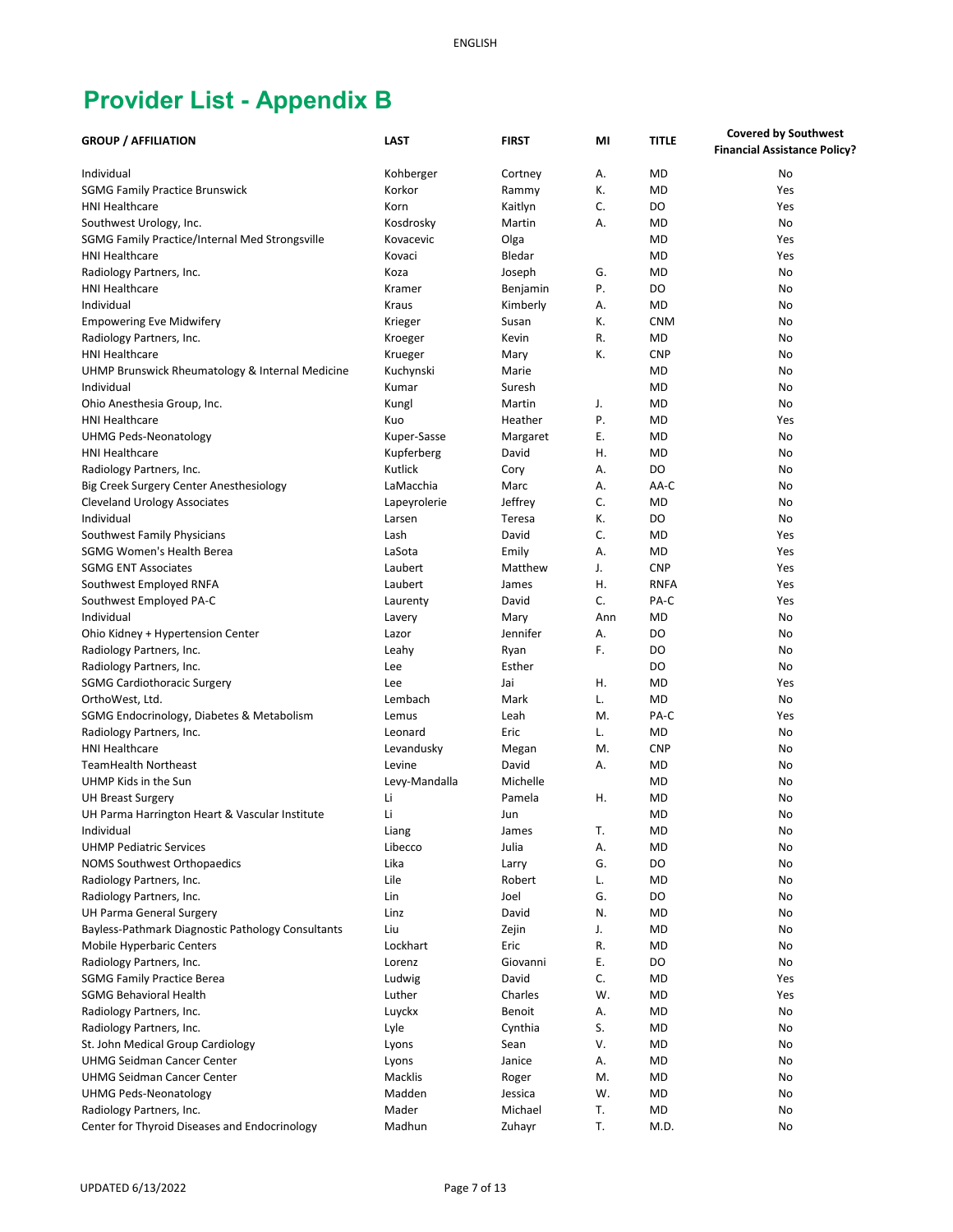|                                                | <b>LAST</b>    | <b>FIRST</b>   |         | <b>TITLE</b>   | <b>Covered by Southwest</b>         |
|------------------------------------------------|----------------|----------------|---------|----------------|-------------------------------------|
| <b>GROUP / AFFILIATION</b>                     |                |                | MI      |                | <b>Financial Assistance Policy?</b> |
| Center for Thyroid Diseases and Endocrinology  | Madhun         | Nabil          | Z.      | DO             | No                                  |
| <b>HNI Healthcare</b>                          | Madhun         | Toufik         | Z.      | <b>MD</b>      | No                                  |
| UHMG University Hospital Medical Group         |                | Marina         | N.      | <b>MD</b>      | No                                  |
|                                                | Magrey         | Subhash        | Chander | <b>MD</b>      |                                     |
| Individual                                     | Mahajan        |                |         |                | No                                  |
| Individual                                     | Mahajan        | Suresh         | К.      | <b>MD</b>      | No                                  |
| <b>HNI Healthcare</b>                          | Majumdar       | Neal           |         | D <sub>O</sub> | Yes                                 |
| <b>UHMG Maternal/Fetal</b>                     | Malhotra       | Tani           |         | <b>MD</b>      | No                                  |
| <b>TeamHealth Northeast</b>                    | Maloney        | Gerald         | Ε.      | DO             | No                                  |
| Radiology Partners, Inc.                       | Mannava        | Rakesh         |         | <b>MD</b>      | No                                  |
| Radiology Partners, Inc.                       | Mansfield      | William        | Ρ.      | <b>MD</b>      | No                                  |
| <b>UHMG Seidman Cancer Center</b>              | Mansur         | David          | В.      | <b>MD</b>      | No                                  |
| <b>UHMG Maternal/Fetal</b>                     | March          | Melissa        | Ι.      | <b>MD</b>      | No                                  |
| Radiology Partners, Inc.                       | Markovic       | Michael        | А.      | <b>MD</b>      | No                                  |
| <b>Wound Center</b>                            | Martin         | Kathleen       | M.      | <b>CNP</b>     | Yes                                 |
| UHMP Kids in the Sun                           | Maruskin       | Lynn           | L.      | <b>CPNP</b>    | No                                  |
| <b>Residential Hospice</b>                     | Massouh        | Rafik          |         | MD             | Yes                                 |
| Southwest Urology, Inc.                        | Mates          | Matthew        | А.      | PA-C           | No                                  |
| Ohio Anesthesia Group, Inc.                    | Maulorico      | Thomas         | J.      | <b>CRNA</b>    | No                                  |
| Southwest Urology, Inc.                        | May            | Timothy        | Α.      | PA-C           | No                                  |
| <b>Ohio Foot and Ankle Clinics</b>             | McCallister    | Eric           | M.      | <b>DPM</b>     | No                                  |
| SGMG Women's Health OB-GYN Associates          | McCaslin       |                |         | <b>CNM</b>     |                                     |
|                                                |                | Genevieve      | J.      |                | Yes                                 |
| Big Creek Surgery Center Anesthesiology        | McClain        | Thomas         | C.      | DO             | No                                  |
| <b>NOMS Southwest Orthopaedics</b>             | McCoy          | Blane          | W.      | <b>MD</b>      | No                                  |
| <b>Residential Hospice</b>                     | McDade         | Cheryl         | L.      | <b>CNP</b>     | Yes                                 |
| <b>Health and Wellness Clinic</b>              | McDermott      | Alexandra      | C.      | <b>CNP</b>     | Yes                                 |
| <b>SGMG Women's Health Berea</b>               | McDowell       | Katherine      | M.      | <b>MD</b>      | Yes                                 |
| Ohio Anesthesia Group, Inc.                    | <b>McManus</b> | Michael        | C.      | <b>MD</b>      | No                                  |
| <b>HNI Healthcare</b>                          | Meacham        | Benjamin       | Ρ.      | DO             | No                                  |
| <b>SGMG ENT Associates</b>                     | Mehle          | Mark           | Ε.      | <b>MD</b>      | Yes                                 |
| Radiology Partners, Inc.                       | Mehta          | Snehal         | D.      | <b>MD</b>      | No                                  |
| Radiology Partners, Inc.                       | Melitz         | Celine         |         | <b>MD</b>      | No                                  |
| <b>UHMG Seidman Cancer Center</b>              | Mendpara       | Suresh         | D.      | <b>MD</b>      | No                                  |
| Radiology Partners, Inc.                       | Meoli          | Frederick      | G.      | <b>MD</b>      | No                                  |
| <b>TeamHealth Northeast</b>                    | Mercer         | Alana          | R.      | PA-C           | No                                  |
| Radiology Partners, Inc.                       | Merkle         | John           | А.      | <b>MD</b>      | No                                  |
| UHMP Family Medicine Center of Strongsville    | Mielke         | Heather        | C.      | DO             | No                                  |
| <b>UHMG Peds-Neonatology</b>                   | Miguel         | Barbara Ann    | M.      | <b>NNP</b>     | No                                  |
| Radiology Partners, Inc.                       | Millare        | Giovanni       | G.      | <b>MD</b>      | No                                  |
| Ohio Anesthesia Group, Inc.                    | Miner          | James          | F.      | CAA            | No                                  |
| <b>HNI Healthcare</b>                          | Minier         |                | Α.      | <b>MD</b>      | No                                  |
|                                                |                | Jayne          |         |                |                                     |
| Ohio Anesthesia Group, Inc.                    | Miranda        | Samuel         | P.      | MD             | No                                  |
| UH Parma Harrington Heart & Vascular Institute | Modi           | Raju           |         | MD             | No                                  |
| Ohio Anesthesia Group, Inc.                    | Moore          | Christine      | M.      | AA-C           | No                                  |
| Radiology Partners, Inc.                       | Morris         | Colleen        | M.      | <b>MD</b>      | No                                  |
| North Ohio Heart Center, Inc.                  | Mosteller      | Robert         | D.      | MD             | No                                  |
| Individual                                     | Moussa         | Basel          |         | <b>MD</b>      | No                                  |
| UHMP Southwest Internal Medicine               | Munjapara      | Valji          | D.      | <b>MD</b>      | No                                  |
| <b>Cleveland Urology Associates</b>            | Murdy          | <b>Brianna</b> | J.      | PA-C           | No                                  |
| Radiology Partners, Inc.                       | Murri          | Jason          | T.      | DO             | No                                  |
| <b>TeamHealth Northeast</b>                    | Musselman      | Jansen         | G.      | PA-C           | No                                  |
| <b>SGMG Gastroenterology</b>                   | Muthunayagam   | Newton         | Ρ.      | <b>MD</b>      | Yes                                 |
| Radiology Partners, Inc.                       | Nagar          | Veena          | А.      | <b>MD</b>      | No                                  |
| <b>Premier Physicians Centers</b>              | Narichania     | Dilip          | В.      | <b>MD</b>      | No                                  |
| <b>UHMG Maternal/Fetal</b>                     | Nau            | Christopher    | T.      | <b>MD</b>      | No                                  |
| <b>SGMG Vascular Surgical Associates</b>       | Nemeth         | Kimberly       | M.      | DO             | Yes                                 |
| <b>HNI Healthcare</b>                          | Neuman         | Tzvi           |         | DO             | No                                  |
| OrthoWest, Ltd.                                | Newman         | Nicole         | А.      | PA-C           | No                                  |
| <b>UHMP Pediatric Services</b>                 | Nikonchik      | Andrea         | S.      | MD             | No                                  |
| Radiology Partners, Inc.                       | Nisbet         | John           | J.      | MD             | No                                  |
|                                                |                |                |         |                |                                     |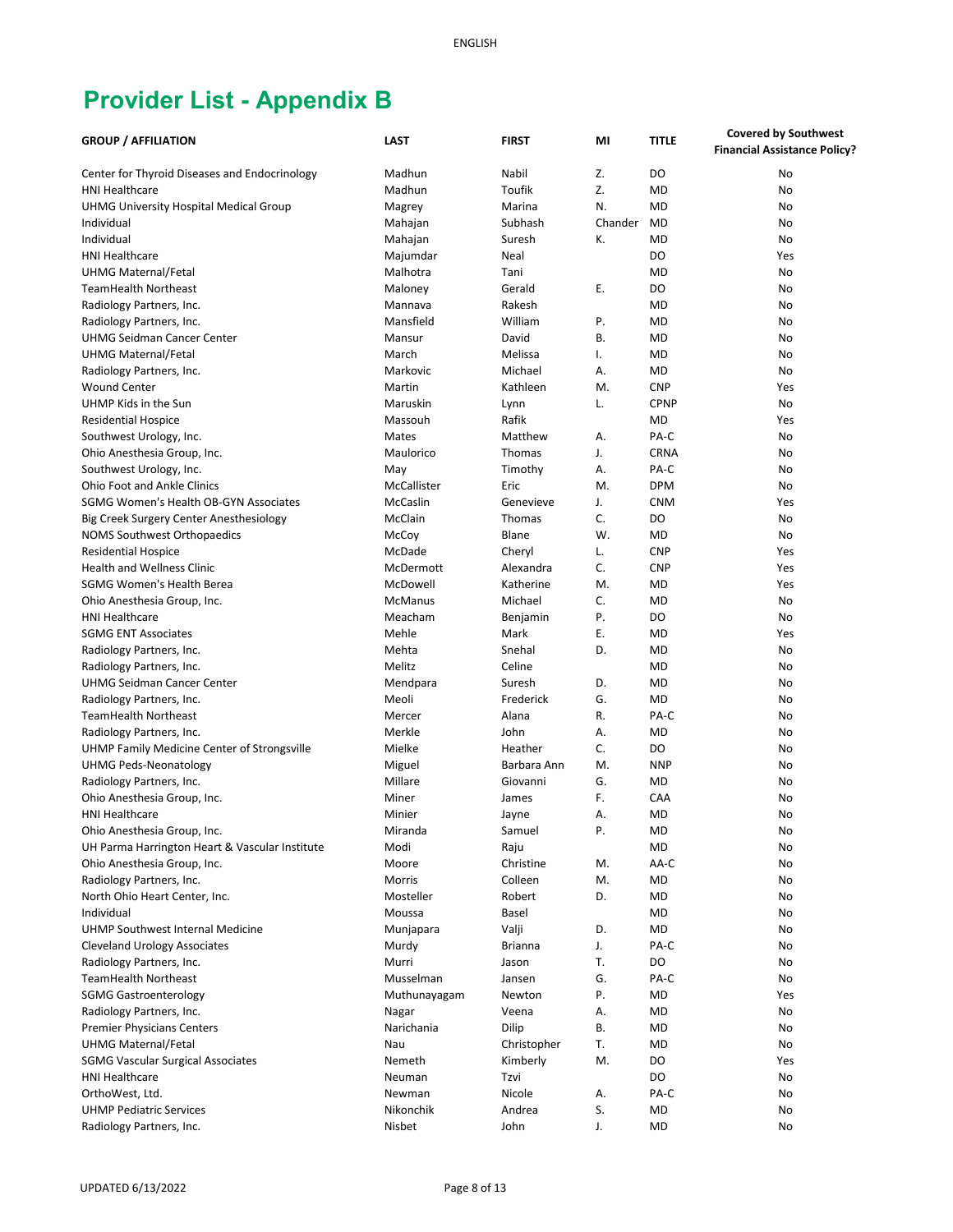| <b>GROUP / AFFILIATION</b>                                             | <b>LAST</b>        | <b>FIRST</b>    | MI     | <b>TITLE</b>         | <b>Covered by Southwest</b>         |
|------------------------------------------------------------------------|--------------------|-----------------|--------|----------------------|-------------------------------------|
|                                                                        |                    |                 |        |                      | <b>Financial Assistance Policy?</b> |
| <b>UHMG Peds-Neonatology</b>                                           | Nock               | Mary            | L.     | <b>MD</b>            | No                                  |
| <b>NOMS Southwest Orthopaedics</b>                                     | Notaro             | Kelliann        | N.     | PA-C                 | No                                  |
| Ohio Anesthesia Group, Inc.                                            | Novak              | Andrea          |        | <b>CRNA</b>          | No                                  |
| <b>UHMG Seidman Cancer Center</b>                                      | Novak              | Louis           | J.     | <b>MD</b>            | No                                  |
| Individual                                                             | Novotny            | David           | Α.     | <b>MD</b>            | No                                  |
| Individual                                                             | Nuggud             | Villie          | R.     | <b>DDS</b>           | No                                  |
| <b>SGMG Family Practice Berea</b>                                      | O'Brien            | Lucy            | К.     | DO                   | Yes                                 |
| Radiology Partners, Inc.                                               | Ockner             | James           | L.     | <b>MD</b>            | No                                  |
| Radiology Partners, Inc.                                               | Oettel             | David           | J.     | DO                   | No                                  |
| Radiology Partners, Inc.                                               | Oh                 | Eugene          |        | <b>MD</b>            | No                                  |
| Ohio Anesthesia Group, Inc.                                            | Okal               | Rosemarie       |        | <b>CRNA</b>          | No                                  |
| <b>UHMG Peds-Neonatology</b>                                           | Olicker            | Arielle         | L.     | <b>MD</b>            | No                                  |
| <b>SGMG Women's Health</b>                                             | O'Neill            | Johanna         | R.     | MD                   | Yes                                 |
|                                                                        |                    | Catherine       | D.     | <b>CNP</b>           | No                                  |
| Ohio Chest Physicians<br><b>HNI Healthcare</b>                         | O'Regan<br>O'Toole | John            | М.     | MD                   | No                                  |
| Radiology Partners, Inc.                                               | Otto               | Tara            | М.     | <b>MD</b>            | No                                  |
|                                                                        |                    |                 |        |                      |                                     |
| <b>UHMG Seidman Cancer Center</b><br><b>UHMG Seidman Cancer Center</b> | Ove<br>Padula      | Roger           | D.A.   | MD, PhD<br><b>MD</b> | No                                  |
| <b>Observation Unit CNP</b>                                            |                    | Gilbert         |        |                      | No                                  |
|                                                                        | Pallotta           | Mary            | К.     | <b>CNP</b>           | Yes                                 |
| <b>UHMP Pandrangi Plastic Surgery</b>                                  | Pandrangi          | Vasu            |        | <b>MD</b>            | No                                  |
| OrthoWest, Ltd.                                                        | Panigutti          | Mark            | Α.     | <b>MD</b>            | No                                  |
| Allergy and Immunology Health Services                                 | Panuto             | John            | А.     | MD                   | No                                  |
| <b>TeamHealth Northeast</b>                                            | Parente            | John            | J.     | DO                   | No                                  |
| <b>Wound Center</b>                                                    | Paris              | Joni            | R.     | <b>CNP</b>           | Yes                                 |
| <b>SGMG Cardiothoracic Surgery</b>                                     | Park               | Soon            | J.     | <b>MD</b>            | Yes                                 |
| Individual                                                             | Parras             | George          | Ρ.     | <b>MD</b>            | <b>No</b>                           |
| Radiology Partners, Inc.                                               | Parven             | Stephen         | G.     | <b>MD</b>            | No                                  |
| Radiology Partners, Inc.                                               | Passerini          | Stephen         | М.     | <b>MD</b>            | No                                  |
| Cardiovascular Medicine Assoc, Inc.                                    | Patel              | Meet            |        | <b>MD</b>            | No                                  |
| Ohio Kidney + Hypertension Center                                      | Patel              | Amitkumar       | V.     | <b>MD</b>            | No                                  |
| Radiology Partners, Inc.                                               | Patel              | Malaykumar      | M.     | <b>MD</b>            | No                                  |
| Radiology Partners, Inc.                                               | Pathadan           | Paul            |        | <b>MD</b>            | No                                  |
| <b>UHMG Peds-Neonatology</b>                                           | Patrinos           | Mary            | Elaine | <b>MD</b>            | No                                  |
| <b>HNI Healthcare</b>                                                  | Patterson          | Linda           | Α.     | <b>MD</b>            | No                                  |
| Radiology Partners, Inc.                                               | Patterson          | Richard         | D.     | <b>MD</b>            | No                                  |
| UH Parma Harrington Heart & Vascular Institute                         | Patterson          | Andrew          | J.     | MD, PhD              | No                                  |
| <b>SGMG Behavioral Health</b>                                          | Pavella            | Nicole          | M.     | <b>CNP</b>           | Yes                                 |
| <b>TeamHealth Northeast</b>                                            | Pay                | Jeffrey         | L.     | DO                   | No                                  |
| <b>UHMG Peds-Neonatology</b>                                           | Payne              | Allison         | Η.     | MD                   | No                                  |
| Oakview Locum Tenens                                                   | Pennington         | James           | G.     | <b>MD</b>            | Yes                                 |
| Radiology Partners, Inc.                                               | Perez-Young        | Irene           | ۷.     | MD                   | No                                  |
| Alok Bhaiji, MD                                                        | Pesetsky           | Laura           | В.     | <b>CNP</b>           | No                                  |
| Radiology Partners, Inc.<br>Americare Kidney Institute                 | Peters             | Austin<br>Keith | J.     | DO                   | No                                  |
|                                                                        | Petras             |                 | M.     | MD                   | No                                  |
| Radiology Partners, Inc.                                               | Phelps             | Susan           | J.     | MD                   | No                                  |
| <b>SGMG Vascular Surgical Associates</b>                               | Plecha             | Ferdinand       | M.     | MD                   | Yes                                 |
| North Coast Jaw & Implant Center                                       | Plona              | Gregory         | А.     | <b>DMD</b>           | No                                  |
| North Coast Jaw & Implant Center                                       | Plona              | Raymond         | Ρ.     | DDS, MD              | No                                  |
| Cardiovascular Medicine Assoc, Inc.                                    | Pohorence          | Donald          | J.     | PA-C                 | No                                  |
| <b>Observation Unit CNP</b>                                            | Pollack            | Rebecca         | А.     | <b>CNP</b>           | Yes                                 |
| SGMG Behavioral Health/Psychiatry                                      | Polster            | Daniel          | S.     | MD                   | Yes                                 |
| UH Parma Harrington Heart & Vascular Institute                         | Poommipanit        | Paul            | В.     | MD                   | No                                  |
| Individual                                                             | Popa               | Carmen          |        | MD                   | No                                  |
| Ohio Anesthesia Group, Inc.                                            | Popelas            | Kristina        | L.     | <b>CRNA</b>          | No                                  |
| Individual                                                             | Poreh              | Amir            | M.     | Ph D                 | No                                  |
| Martin & Tipton, Inc.                                                  | Posch              | John            | N.     | MD                   | No                                  |
| UHMP Kids in the Sun                                                   | Postma             | <b>Brian</b>    | S.     | MD                   | No                                  |
| Southwest Employed PA-C                                                | Potopsky           | Kali            | M.     | PA-C                 | Yes                                 |
| Radiology Partners, Inc.                                               | Poulton            | Thomas          | В.     | MD                   | No                                  |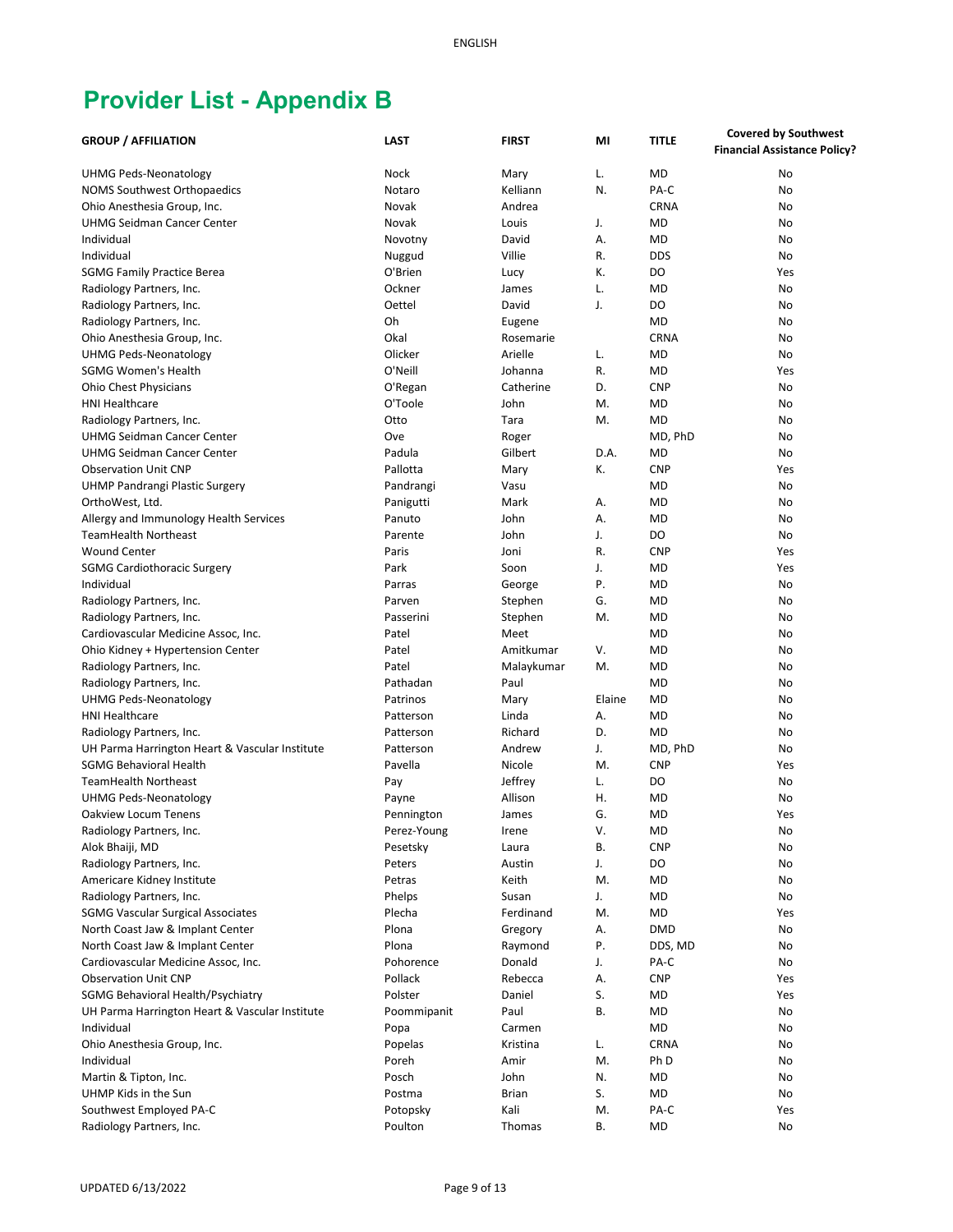| <b>GROUP / AFFILIATION</b>                                                   | <b>LAST</b>         | <b>FIRST</b>  | MI       | <b>TITLE</b>   | <b>Covered by Southwest</b>         |
|------------------------------------------------------------------------------|---------------------|---------------|----------|----------------|-------------------------------------|
|                                                                              |                     |               |          |                | <b>Financial Assistance Policy?</b> |
| Radiology Partners, Inc.                                                     | Prabhuswamy         | Anjan         |          | <b>MD</b>      | No                                  |
| Individual                                                                   | Prescott            | Jon           | S.       | <b>MD</b>      | No                                  |
| Southwest Family Physicians                                                  | Prezenkowski        | Michele       | L.       | <b>CNP</b>     | Yes                                 |
| Radiology Partners, Inc.                                                     | Priddy              | Nathan        | К.       | <b>MD</b>      | No                                  |
| St. Vincent Medical Group                                                    | Pristas             | Leslie        | L.K.     | DO             | No                                  |
| Visage Surgical Institute                                                    | Quereshy            | Faisal        | А.       | <b>MD</b>      | No                                  |
| Bayless-Pathmark Diagnostic Pathology Consultants                            | Rabinowitz          | Martin        | Z.       | <b>MD</b>      | No                                  |
| UHMG Peds-Neonatology                                                        | Raffay              | Thomas        | M.       | <b>MD</b>      | No                                  |
| Radiology Partners, Inc.                                                     | Rafie               | Shervin       |          | <b>MD</b>      | No                                  |
| Radiology Partners, Inc.                                                     | Raines-Hepple       | Robert        | Ρ.       | <b>MD</b>      | No                                  |
| Raj Plastic Surgery                                                          |                     | Joyesh        |          | <b>MD</b>      | No                                  |
| SGMG Cardiovascular Medicine                                                 | Raj<br>Ramanavarapu | Sampath       | К.       | <b>MD</b>      | Yes                                 |
|                                                                              | Ramas               | Carla         |          | <b>MD</b>      | No                                  |
| Radiology Partners, Inc.                                                     | Ramella             | Aman          | N.       | <b>MD</b>      | No                                  |
| <b>Premier Physicians Centers</b>                                            | Ramicone            | James         | C.       | DO             | No                                  |
| UH Parma Harrington Heart & Vascular Institute<br>Americare Kidney Institute | Rao                 | Akhilesh      |          | <b>MD</b>      | No                                  |
|                                                                              | Rashidi             | Arash         |          | <b>MD</b>      | No                                  |
| UH Ohio Medical Group<br>UH Ohio Medical Group                               | Ravi                |               |          | <b>MD</b>      |                                     |
|                                                                              |                     | Ram           | C.       |                | No                                  |
| Southwest Neurology, Inc.                                                    | Ravishankar         | Kempsagar     | C.       | <b>MD</b>      | No                                  |
| Rockland A. Ray, DDS<br><b>TeamHealth Northeast</b>                          | Ray                 | Rockland      | Α.       | <b>DDS</b>     | No                                  |
|                                                                              | Rayokovich          | <b>Brooke</b> | Α.       | PA-C           | No                                  |
| <b>HNI Healthcare</b>                                                        | Reddy               | Aparna        | N.       | <b>MD</b>      | Yes                                 |
| Radiology Partners, Inc.                                                     | Redlich             | Robert        | S.       | <b>MD</b>      | No                                  |
| Associates in Dermatology                                                    | Reep                | Michael       | D.       | <b>MD</b>      | No                                  |
| <b>Observation Unit CNP</b>                                                  | Reese-Rusnak        | Charlene      | M.       | <b>CNP</b>     | Yes                                 |
| <b>HNI Healthcare</b>                                                        | Repenning           | Dennis        | В.       | <b>MD</b>      | Yes                                 |
| Ohio Anesthesia Group, Inc.                                                  | Reynolds            | Stuart        | M.       | CAA            | No                                  |
| <b>Residential Hospice</b>                                                   | Reynolds            | Nicole        | M.       | <b>CNP</b>     | Yes                                 |
| Southwest Employed PA-C                                                      | Reynolds            | Paul          |          | PA-C           | Yes                                 |
| UH Neurological Surgery                                                      | Rhiew               | Richard       | В.       | MD, Ph D       | No                                  |
| <b>TeamHealth Northeast</b>                                                  | Rice                | Janice        | L.       | D <sub>O</sub> | No                                  |
| <b>ID Consultants</b>                                                        | Riebel              | William       | J.       | <b>MD</b>      | No                                  |
| <b>Brunswick Family Practice</b>                                             | Robusto             | G. Richard    |          | DO             | No                                  |
| Individual                                                                   | Rodriguez           | Orlando       | Ε.       | <b>MD</b>      | No                                  |
| <b>SGMG Gastroenterology</b>                                                 | Rodriguez           | <b>Bianca</b> | M.       | <b>CNP</b>     | Yes                                 |
| <b>SGMG Vascular Surgical Associates</b>                                     | Rogers              | Gregory       | J.       | <b>MD</b>      | Yes                                 |
| Radiology Partners, Inc.                                                     | Ronchi              | Mark          | G.       | DO             | No                                  |
| <b>SGMG Internal Medicine Associates</b>                                     | Rossi               | Mirela        | R.       | <b>MD</b>      | Yes                                 |
| Radiology Partners, Inc.                                                     | Rush                | <b>Brett</b>  | А.       | DO             | No                                  |
| Radiology Partners, Inc.                                                     | Russell             | Timothy       | G.       | <b>MD</b>      | No                                  |
| TeamHealth Northeast                                                         | Russell             | Darilynn      | (Tom)    | MD             | No                                  |
| <b>UHMG Seidman Cancer Center</b>                                            | Russo               | Suzanne       | M.       | MD             | No                                  |
| North Ohio Heart Center, Inc.                                                | Rusterholtz         | Lori          | А.       | <b>MD</b>      | No                                  |
| SGMG Spine Center/Pain Management                                            | Ryan                | David         | А.       | MD             | Yes                                 |
| Individual                                                                   | Sabbagh             | Emile         | I.       | MD             | No                                  |
| Radiology Partners, Inc.                                                     | Sabo                | Stephen       | W.       | DO             | No                                  |
| Individual                                                                   | Saghafi             | Kourosh       |          | DO             | No                                  |
| Yatish Goyal MD, Inc.                                                        | Sahni               | Priyanka      |          | <b>MD</b>      | No                                  |
| <b>HNI Healthcare</b>                                                        | Saleem              | Sidrah        |          | DO             | Yes                                 |
| <b>TeamHealth Northeast</b>                                                  | Salgia              | Anup          | D.       | DO             | No                                  |
| Radiology Partners, Inc.                                                     | Samaroo             | Tejas         | J.       | <b>MD</b>      | No                                  |
| Radiology Partners, Inc.                                                     | Santa Maria         | Jed           | А.       | <b>MD</b>      | No                                  |
| Radiology Partners, Inc.                                                     | Savit               | Russ          | M.       | MD             | No                                  |
| <b>HNI Healthcare</b>                                                        | Scaccianoce         | Maria         | D.       | <b>CNP</b>     | No                                  |
| Radiology Partners, Inc.                                                     | Scalf               | Richard       | Ε.<br>C. | MD             | No                                  |
| Radiology Partners, Inc.                                                     | Schirmang           | Todd          | Ε.       | MD             | No                                  |
| Cuyahoga Valley Spine & Arthritis Center, Inc.                               | Schnell             | John          |          | MD             | No                                  |
| <b>NOMS Southwest Orthopaedics</b>                                           | Schnell             | Scott         | G.       | MD             | No                                  |
| St. Vincent Medical Group-Orthopedics                                        | Schnell             | Lisa          | M.       | PA-C           | No                                  |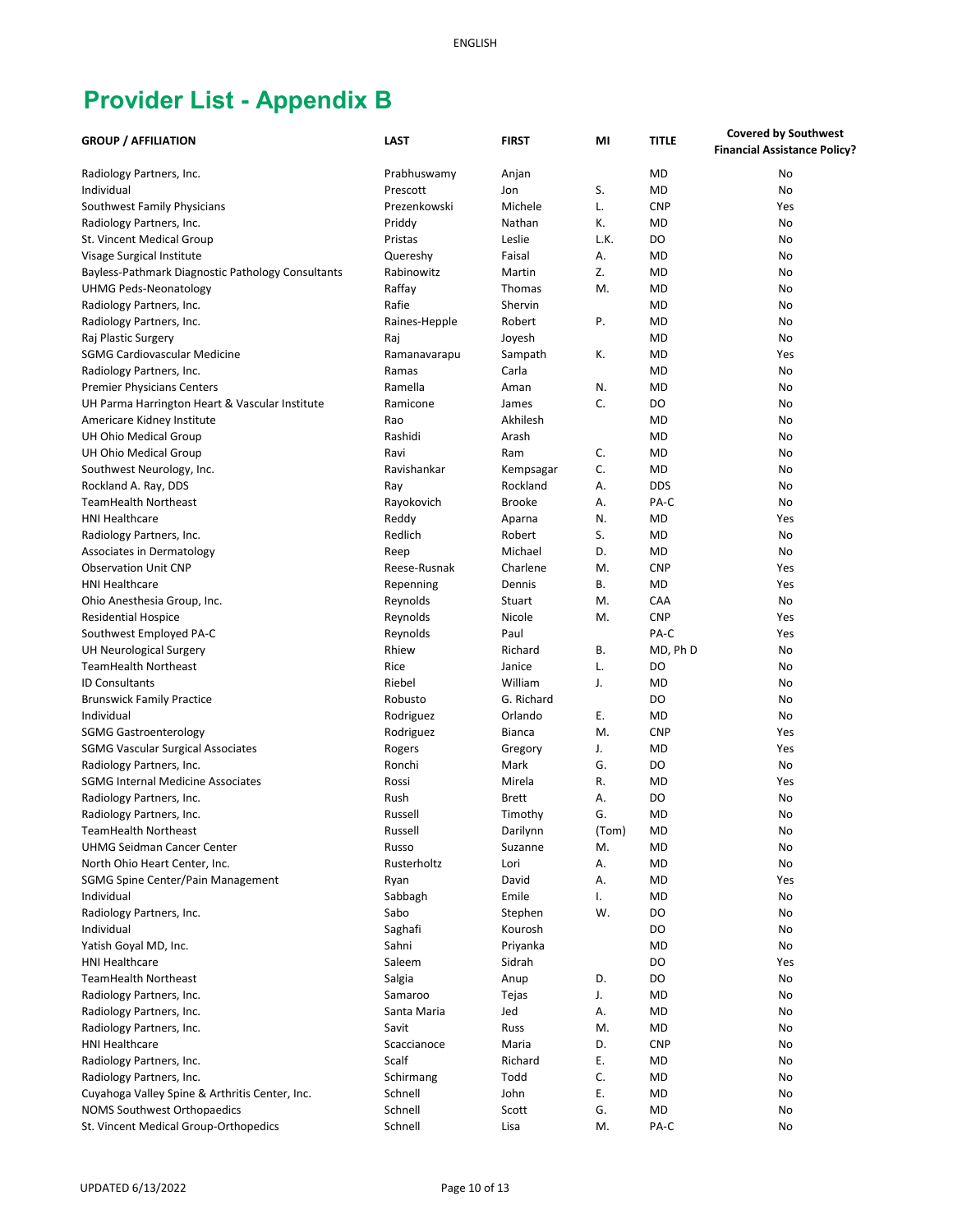|                                                           | <b>LAST</b>             | <b>FIRST</b> | MI       | <b>TITLE</b> | <b>Covered by Southwest</b>         |
|-----------------------------------------------------------|-------------------------|--------------|----------|--------------|-------------------------------------|
| <b>GROUP / AFFILIATION</b>                                |                         |              |          |              | <b>Financial Assistance Policy?</b> |
| <b>TeamHealth Northeast</b>                               | Schrock                 | Jon          | W.       | <b>MD</b>    | No                                  |
| Individual                                                | Seballos                | Raymond      | M.       | <b>MD</b>    | No                                  |
| UH Parma Harrington Heart & Vascular Institute            | Sechler                 | James        | L.       | <b>MD</b>    | No                                  |
| <b>HNI Healthcare</b>                                     | Seffo                   | Firas        |          | <b>MD</b>    | Yes                                 |
| <b>UH Neurological Surgery</b>                            | Selman                  | Warren       | R.       | <b>MD</b>    | No                                  |
| Radiology Partners, Inc.                                  | Sessions                | Jordan       | R.       | DO           | No                                  |
| Pain Management Clinic                                    | Sfeir                   | David        | М.       | <b>MD</b>    | No                                  |
| Associates in Dermatology                                 | Shah                    | Mihir        | M.       | <b>MD</b>    | No                                  |
| Individual                                                | Shah                    | Arunika      | N.       | <b>MD</b>    | No                                  |
| Radiology Partners, Inc.                                  | Shah                    | Samir        | S.       | <b>MD</b>    | No                                  |
| UHMP Southwest Internal Medicine                          | Shah                    | Tushar       | Κ.       | <b>MD</b>    | No                                  |
|                                                           | Shaheen                 | Khaldoon     |          | <b>MD</b>    | No                                  |
| Ohio Kidney + Hypertension Center<br>TeamHealth Northeast | Shannon                 | Katherine    | М.       | <b>CNP</b>   | No                                  |
|                                                           |                         | Traci        |          | <b>CNP</b>   | No                                  |
| Center for Thyroid Diseases and Endocrinology             | Sharkey-Wells<br>Sharma | Trilok       | L.<br>C. | MD           | No                                  |
| Cardiovascular Medicine Assoc, Inc.                       |                         |              |          | <b>CNP</b>   |                                     |
| <b>HNI Healthcare</b>                                     | Sharpnack               | Jillian      | M.       |              | No                                  |
| <b>Premier Physicians Centers</b>                         | Sheppard                | Tanya        | I.       | NP-C         | No                                  |
| Radiology Partners, Inc.                                  | Sherwin                 | Joshua       | L.       | <b>MD</b>    | No                                  |
| <b>HNI Healthcare</b>                                     | Shibeika                | Dalia        | А.       | <b>MD</b>    | Yes                                 |
| Radiology Partners, Inc.                                  | Shockley                | Joel         | А.       | <b>MD</b>    | No                                  |
| Radiology Partners, Inc.                                  | Short                   | James        | Η.       | <b>MD</b>    | No                                  |
| Southwest Urology, Inc.                                   | Sidor                   | Tim          | А.       | <b>MD</b>    | No                                  |
| Big Creek Surgery Center Anesthesiology                   | Siegferth               | Jessica      | Α.       | <b>CRNA</b>  | No                                  |
| <b>HNI Healthcare</b>                                     | Simon                   | Margo        |          | DO           | Yes                                 |
| <b>UH Breast Surgery</b>                                  | Simpson                 | Ashley       | В.       | DO           | No                                  |
| Radiology Partners, Inc.                                  | Singh                   | Supreet      |          | <b>MD</b>    | No                                  |
| Southwest Urology, Inc.                                   | Singh                   | Ravi         | К.       | PA-C         | No                                  |
| Ohio Anesthesia Group, Inc.                               | Siverd                  | Stephanie    | L.       | <b>CRNA</b>  | No                                  |
| SGMG Women's Health Urogynecology                         | Skabar                  | Amy          | L.       | <b>CNP</b>   | Yes                                 |
| <b>TeamHealth Northeast</b>                               | Skelly                  | Kelsey       | L.       | PA-C         | No                                  |
| <b>HNI Healthcare</b>                                     | Slavin                  | Lee          |          | <b>MD</b>    | No                                  |
| <b>UH Neurological Surgery</b>                            | Sloan                   | Andrew       | Е.       | <b>MD</b>    | No                                  |
| <b>UH Neurological Surgery</b>                            | Smith                   | Gabriel      | А.       | <b>MD</b>    | No                                  |
| <b>UHMG Peds-Neonatology</b>                              | Smith                   | Kristin      | L.       | <b>NNP</b>   | No                                  |
| <b>UHMP Pediatric Services</b>                            | Snair                   | Trisha       | L.       | DO           | No                                  |
| Radiology Partners, Inc.                                  | Snodgrass               | Stephen      | А.       | DO           | No                                  |
| <b>UHMG Peds-Cardiology</b>                               | Snyder                  | Christopher  | S.       | <b>MD</b>    | No                                  |
| Radiology Partners, Inc.                                  | Soehnlen                | Michael      | W.       | MD           | No                                  |
| <b>TeamHealth Northeast</b>                               | Somple                  | John         | М.       | <b>MD</b>    | No                                  |
| <b>SGMG Family Practice North Royalton</b>                | Song                    | Grace        |          | <b>MD</b>    | Yes                                 |
| Radiology Partners, Inc.                                  | Sousaris                | Nicholas     | А.       | MD           | No                                  |
| <b>HNI Healthcare</b>                                     | Sowunmi                 | Olumuyiwa    | T.       | MD           | Yes                                 |
| Radiology Partners, Inc.                                  | Spain                   | James        | W.       | MD, Ph D     | No                                  |
| Southwest Employed PA-C                                   | Sparks                  | Tyler        | R.       | PA-C         | Yes                                 |
| Southwest Employed PA-C                                   | Sparks                  | lan          | Η.       | PA-C         | Yes                                 |
| Ohio Anesthesia Group, Inc.                               | Spencer                 | Mary         | L.       | AA-C         | No                                  |
| <b>SGMG Behavioral Health</b>                             | Sprague                 | Laura        | Η.       | <b>CNP</b>   | Yes                                 |
| <b>UHMG Seidman Cancer Center</b>                         | Spratt                  | Daniel       | Ε.       | MD           | No                                  |
| <b>Summit Hand Center</b>                                 | Stachowicz              | Rafal        | Z.       | <b>MD</b>    | No                                  |
| <b>TeamHealth Northeast</b>                               | Staebler                | Hillary      | L.       | MD           | No                                  |
| Southwest Family Physicians                               | <b>Staraitis</b>        | Suzanne      | M.       | DO           | Yes                                 |
| Ohio Anesthesia Group, Inc.                               | Staszak                 | John         | J.       | DO           | No                                  |
| Radiology Partners, Inc.                                  | <b>Stears</b>           | Robert       | L.G.     | MD           | No                                  |
| Radiology Partners, Inc.                                  | Stein                   | Jeffrey      | L.       | MD           | No                                  |
| <b>Wound Center</b>                                       | Steinbrenner            | Jodi         | L.       | NP-C         | Yes                                 |
| <b>Residential Hospice</b>                                | Stevenson               | Megan        | Ε.       | <b>CNP</b>   | Yes                                 |
| Southwest Urology, Inc.                                   | Stout                   | W.           | John     | PA-C         | No                                  |
| <b>UHMG Peds-Cardiology</b>                               | Strainic                | James        | Ρ.       | MD           | No                                  |
| Health and Wellness Clinic                                | Strazisar               | Lauren       | C.       | <b>CNP</b>   | Yes                                 |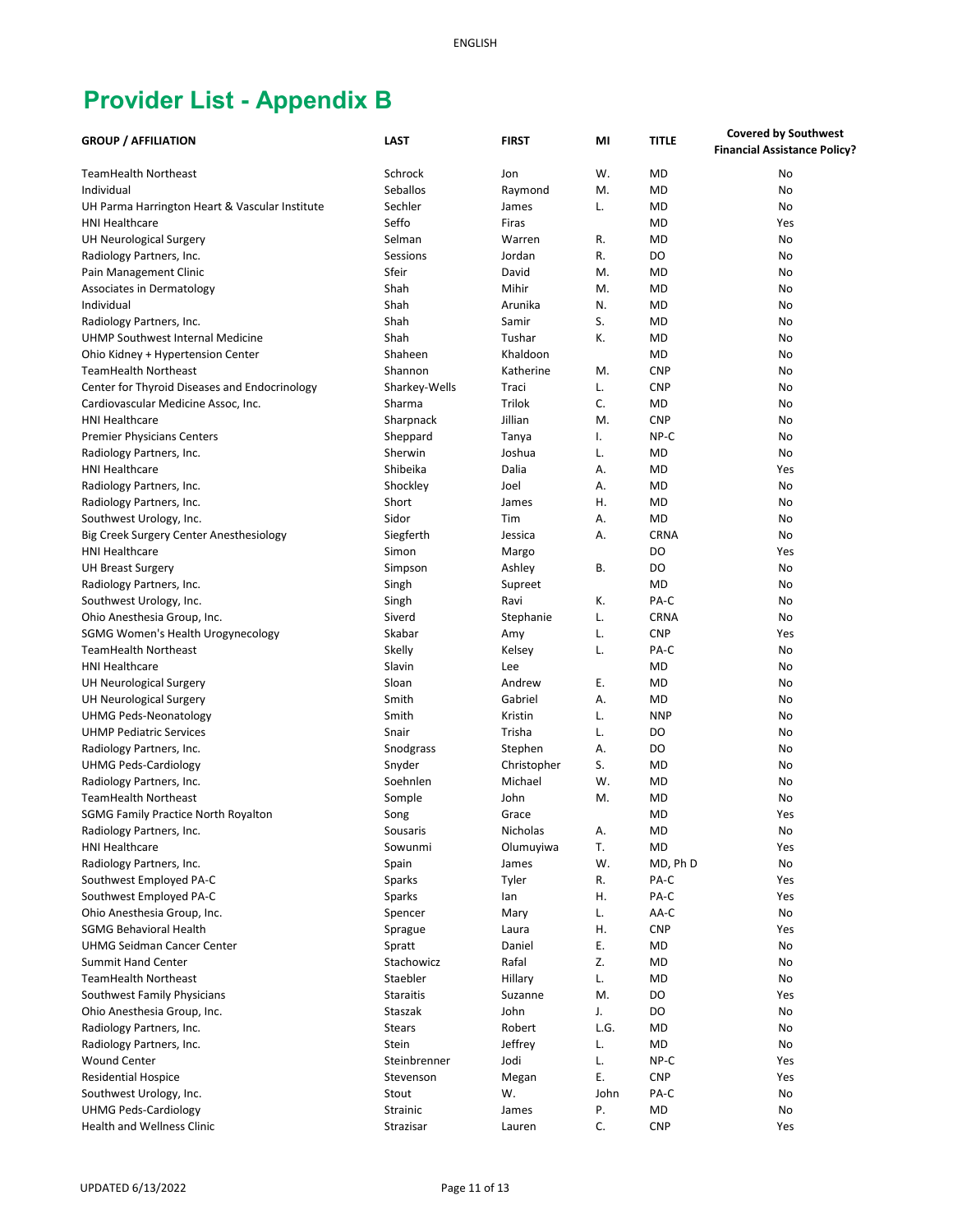| <b>GROUP / AFFILIATION</b>                     | <b>LAST</b>       | <b>FIRST</b>        | MI    | <b>TITLE</b>   | <b>Covered by Southwest</b>         |
|------------------------------------------------|-------------------|---------------------|-------|----------------|-------------------------------------|
|                                                |                   |                     |       |                | <b>Financial Assistance Policy?</b> |
| Southwest Employed PA-C                        | Street            | Jacquelyn           | F.    | PA-C           | Yes                                 |
| SGMG Spine Center/Pain Management              | Such              | Julie               | M.    | <b>CNP</b>     | Yes                                 |
| Radiology Partners, Inc.                       | Sullivan          | John                | Ρ.    | <b>MD</b>      | No                                  |
| Spring & Sprout Pediatric Dentistry            | Sunna             | Manal               | R.    | <b>BDS-DDS</b> | No                                  |
| Ohio Kidney + Hypertension Center              | Suresh            | Keelapandal         | R.    | MD             | No                                  |
| <b>HNI Healthcare</b>                          | Swedeh            | Mohamed             | А.    | <b>MD</b>      | No                                  |
| Radiology Partners, Inc.                       | Swope             | David               | К.    | <b>MD</b>      | No                                  |
| SGMG Behavioral Health/Psychiatry              | Syed              | Aasia               | К.    | <b>MD</b>      | Yes                                 |
| <b>ID Consultants</b>                          | Szathmary         | Eva                 | А.    | <b>MD</b>      | No                                  |
| Podiatry of Greater Cleveland                  | Taddeo            | John                | R.    | <b>DPM</b>     | No                                  |
|                                                |                   |                     |       | <b>MD</b>      |                                     |
| Cardiovascular Medicine Assoc, Inc.            | Taghizadeh<br>Tam | Touraj<br>Christine | C.    | <b>MD</b>      | No<br>No                            |
| <b>Certified Dermatologists</b>                | Tandra            |                     | V.    | <b>MD</b>      |                                     |
| Individual                                     |                   | Usharani            |       |                | No                                  |
| <b>SGMG Behavioral Health</b>                  | Tarr              | Kara                | Ε.    | <b>CNP</b>     | Yes                                 |
| <b>UHMG Peds-Neonatology</b>                   | Taylor-Hach       | Susan               | M.    | <b>NNP</b>     | No                                  |
| <b>ID Consultants</b>                          | Tello             | Muhannad            |       | MD             | No                                  |
| Allied Health-CNP                              | Terrigno          | Marisa              | С.    | <b>CNP</b>     | No                                  |
| Ohio Anesthesia Group, Inc.                    | Thall             | Robert              | M.    | CAA            | No                                  |
| Ohio Anesthesia Group, Inc.                    | Thomas            | W.                  | David | <b>MD</b>      | No                                  |
| <b>TeamHealth Northeast</b>                    | Thomas            | John                | C.    | PA-C           | No                                  |
| Thomas and Thomas Ophthalmology, Inc.          | Thomas            | Richard             | G.    | <b>MD</b>      | No                                  |
| Thomas and Thomas Ophthalmology, Inc.          | Thomas            | Stephanie           | W.    | <b>MD</b>      | No                                  |
| <b>HNI Healthcare</b>                          | Thompson          | Michael             | W.    | DO             | No                                  |
| <b>UHMP University Southwest Surgeons</b>      | Thornhill         | Sandra              | Κ.    | PA-C           | No                                  |
| Radiology Partners, Inc.                       | Timm              | David               | D.    | <b>MD</b>      | No                                  |
| Radiology Partners, Inc.                       | Tomich            | Jennifer            | L.    | <b>MD</b>      | No                                  |
| <b>HNI Healthcare</b>                          | Tonks             | Dallin              | R.    | DO             | No                                  |
| <b>TeamHealth Northeast</b>                    | Tout              | Susan               | Ε.    | <b>MD</b>      | No                                  |
| Tozzi Foot & Ankle, LLC                        | Tozzi             | Mark                | А.    | <b>DPM</b>     | No                                  |
| Radiology Partners, Inc.                       | Tran              | Benson              | D.    | <b>MD</b>      | No                                  |
| Radiology Partners, Inc.                       | Tran              | Nha                 | Phong | <b>MD</b>      | No                                  |
| <b>HNI Healthcare</b>                          | Trokhimenko       | Alla                |       | <b>CNP</b>     | No                                  |
| Ohio Anesthesia Group, Inc.                    | Trotter           | Rachel              | А.    | <b>CRNA</b>    | No                                  |
| UH Berea Family Medicine                       | Troy              | Nicole              | C.    | <b>MD</b>      | No                                  |
| UH Ohio Medical Group                          | Truong            | Khon                | D.    | DO             | No                                  |
| <b>SGMG Behavioral Health</b>                  | Tunningley        | Leah                | J.    | <b>CNP</b>     | Yes                                 |
| Associates in Dermatology                      | Turgeon           | Karen               | J.    | <b>MD</b>      | No                                  |
| Southwest Urology, Inc.                        | Turk              | David               | S.    | MD             | No                                  |
| UH Parma Harrington Heart & Vascular Institute | Ulatowski         | Arthur              | S.    | DO             | No                                  |
| UH Parma General Surgery                       | Ungvarsky         | Richard             | F.    | <b>MD</b>      | No                                  |
| <b>Ohio Chest Physicians</b>                   | Vaitkus           | Linas               | F.    | MD             | No                                  |
| <b>Ohio Chest Physicians</b>                   | Vaitkus           | Vytas               | Α.    | DO             | No                                  |
| Southwest Family Physicians                    | Vallabhaneni      | Rajani              | ٧.    | <b>MD</b>      | Yes                                 |
| Radiology Partners, Inc.                       | Vandenmooter      | Synda               |       | MD             | No                                  |
| Individual                                     | Vargo             | Frank               | Е.    | <b>DPM</b>     | No                                  |
| Radiology Partners, Inc.                       | Vargo             | Neeta               | S.    | MD             | No                                  |
| Ohio Anesthesia Group, Inc.                    | Veale             | Laura               | Е.    | AA-C           | No                                  |
| Cardiovascular Medicine Assoc, Inc.            | Velloze           | Sabino              | D.    | MD             | No                                  |
| <b>UHMG Seidman Cancer Center</b>              | Vempati           | Prashant            |       | <b>MD</b>      | No                                  |
| <b>TeamHealth Northeast</b>                    | Villarosa         | Anthony             | M.    | MD             | No                                  |
| Docere Physicians                              | Viscomi           | Jeffrey             | J.    | MD             | No                                  |
| SGMG Oncology/Hematology                       | Vitek             | Amanda              | L.    | <b>CNP</b>     | Yes                                 |
| Americare Kidney Institute                     | Vlasie            | Anca                | C.    | MD             | No                                  |
| <b>UHMP Pediatric Services</b>                 | Vogelgesang       | Ryan                | J.    | MD             | No                                  |
| <b>SGMG Gastroenterology</b>                   | Vollweiler        | Jason               | F.    | MD             | Yes                                 |
| UHMP Southwest Internal Medicine               | Vyas              | Chinmay             | В.    | MD             | No                                  |
| Radiology Partners, Inc.                       | Waldo             | John                | Ρ.    | MD             | No                                  |
| Ohio Anesthesia Group, Inc.                    | Wallace           | Sasha               | Α.    | <b>CRNA</b>    | No                                  |
| Radiology Partners, Inc.                       | Wallace           | <b>Brian</b>        | D.    | <b>MD</b>      | No                                  |